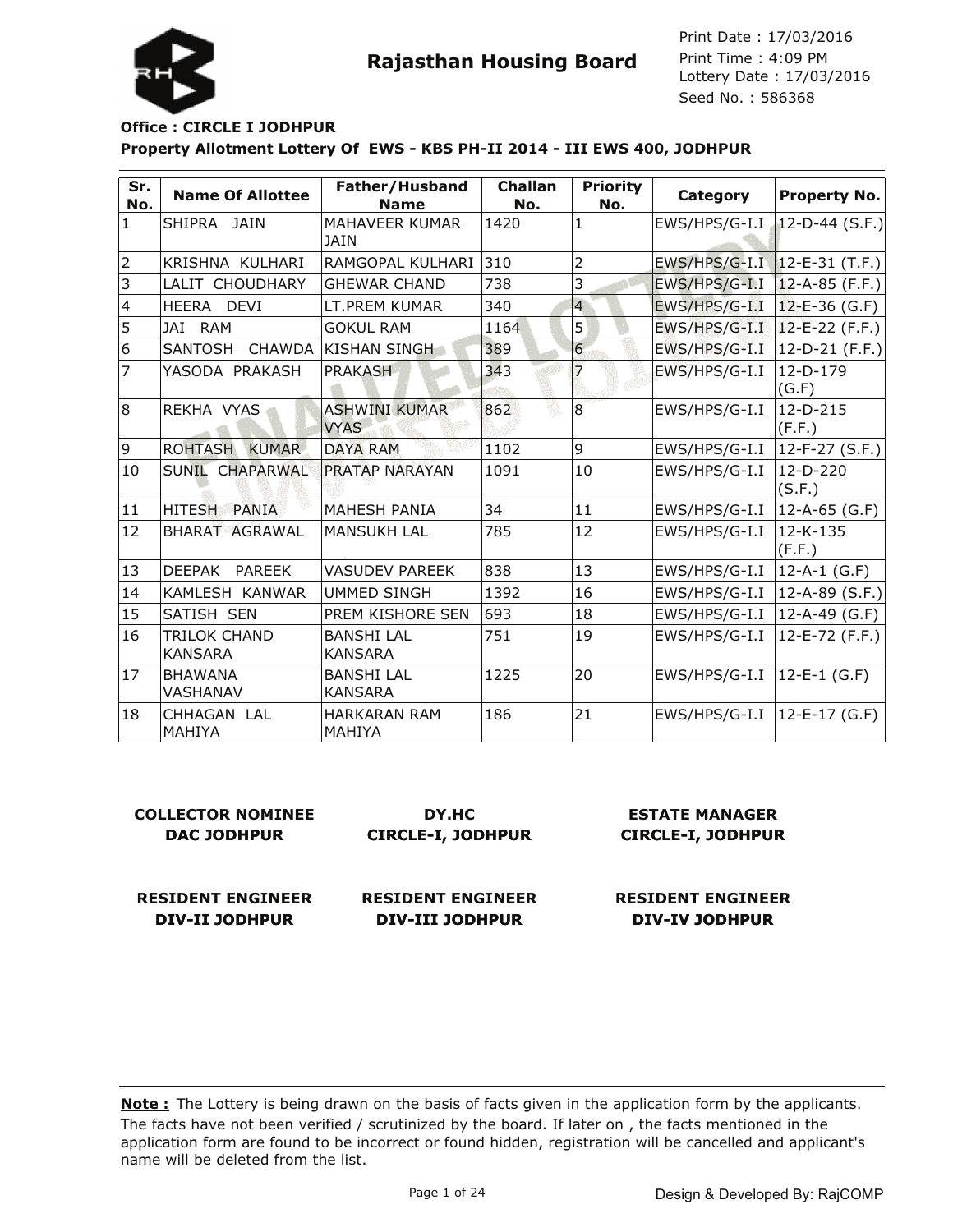

Lottery Date : 17/03/2016 Seed No. : 586368 Print Date : 17/03/2016 Print Time : 4:09 PM

### **Property Allotment Lottery Of EWS - KBS PH-II 2014 - III EWS 400, JODHPUR Office : CIRCLE I JODHPUR**

| Sr.<br>No. | <b>Name Of Allottee</b>        | Father/Husband<br><b>Name</b>        | Challan<br>No. | <b>Priority</b><br>No. | Category      | <b>Property No.</b>      |
|------------|--------------------------------|--------------------------------------|----------------|------------------------|---------------|--------------------------|
| 19         | <b>RAJSHREE</b><br><b>VYAS</b> | <b>RAHUL PAREEK</b>                  | 627            | 23                     | EWS/HPS/G-I.I | $12 - D - 206$<br>(T.F.) |
| 20         | İSUMAN KULHARI                 | RAMGOPAL KULHARI                     | 434            | 24                     | EWS/HPS/G-I.I | $12 - E - 65$ (G.F)      |
| 21         | ASHOK KUMAR<br><b>TIWARI</b>   | RADHA KISHAN                         | 1331           | 25                     | EWS/HPS/G-I.I | $12 - D - 188$<br>(S.F.) |
| 22         | lGOPAL-<br><b>SINGH</b>        | <b>SON SINGH</b>                     | 72             | 26                     | EWS/HPS/G-I.I | $12-E-20$ (G.F)          |
| 23         | PRADEEP SHARMA                 | <b>PREM KUMAR</b><br><b>SHARMA</b>   | 438            | 27                     | EWS/HPS/G-I.I | 12-D-33 (G.F)            |
| 24         | <b>BHANWAR LAL</b><br>PAREEK   | <b>DHOOL CHAND</b>                   | 847            | 28                     | EWS/HPS/G-I.I | $12-A-68$ (G.F)          |
| 25         | NARENDRA NATH                  | <b>SURAJ NATH</b>                    | 1274           | 30                     | EWS/HPS/G-I.I | $12 - E - 75$ (S.F.)     |
| 26         | <b>SUBBE SINGH</b>             | <b>RAM KARAN SINGH</b>               | 992            | 31                     | EWS/HPS/G-I.I | $12-D-203$<br>(S.F.)     |
| 27         | JETHU DAS                      | <b>ISHWAR DAS</b><br><b>RANKAWAT</b> | 1234           | 32                     | EWS/HPS/G-I.I | $12-E-64$ (T.F.)         |
| 28         | POONAM AGARWAL                 | ANIL AGARWAL                         | 951            | 33                     | EWS/HPS/G-I.I | 12-H-3 (G.F)             |
| 29         | SANDEEP KUMAR                  | <b>RAJENDRA</b><br>IJHAJHARIA        | 414            | 34                     | EWS/HPS/G-I.I | $12-D-11$ (S.F.)         |
| 30         | SURENDRA SINGH                 | <b>GANGA SINGH</b>                   | 190            | 35                     | EWS/HPS/G-I.I | 12-F-48 (T.F.)           |
| 31         | <b>SUNIL CHOUDHARY</b>         | <b>BAXA RAM</b><br><b>CHOUDHARY</b>  | 734            | 37                     | EWS/HPS/G-I.I | 12-A-13 (T.F.)           |
| 32         | <b>HAMEED HUSAIN</b>           | <b>LUKMAN</b>                        | 1305           | 40                     | EWS/HPS/G-I.I | 12-D-45 (T.F.)           |
| 33         | <b>KALU RAM MEENA</b>          | <b>GOVIND MEENA</b>                  | 871            | 41                     | EWS/HPS/G-I.I | $12-E-89$ (S.F.)         |
| 34         | <b>DINESH KUMAR</b>            | <b>GIRIRAJ KUMAR</b>                 | 464            | 42                     | EWS/HPS/G-I.I | $12-A-12(S.F.)$          |
| 35         | PRAKASH TIWARI                 | LATE RADHA KISHAN 1284<br>TIWARI     |                | 43                     | EWS/HPS/G-I.I | 12-D-30 $(T.F.)$         |

| <b>COLLECTOR NOMINEE</b> | DY.HC                    | <b>ESTATE MANAGER</b>    |
|--------------------------|--------------------------|--------------------------|
| <b>DAC JODHPUR</b>       | <b>CIRCLE-I, JODHPUR</b> | <b>CIRCLE-I, JODHPUR</b> |
| <b>RESIDENT ENGINEER</b> | <b>RESIDENT ENGINEER</b> | <b>RESIDENT ENGINEER</b> |

**DIV-III JODHPUR**

The facts have not been verified / scrutinized by the board. If later on , the facts mentioned in the application form are found to be incorrect or found hidden, registration will be cancelled and applicant's name will be deleted from the list. **Note :** The Lottery is being drawn on the basis of facts given in the application form by the applicants.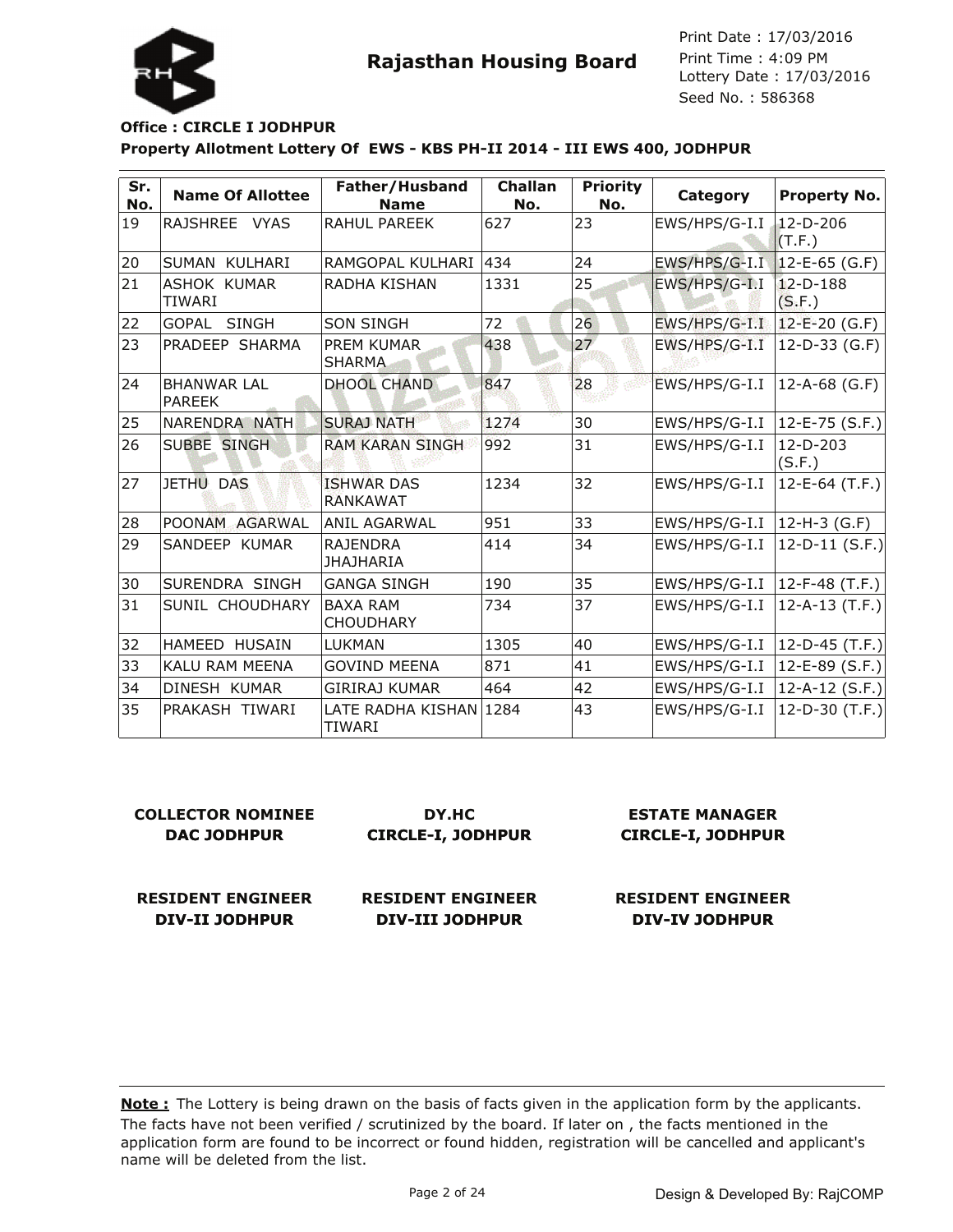

#### **Property Allotment Lottery Of EWS - KBS PH-II 2014 - III EWS 400, JODHPUR Office : CIRCLE I JODHPUR**

| Sr.<br>No. | <b>Name Of Allottee</b>                 | Father/Husband<br><b>Name</b>          | <b>Challan</b><br>No. | <b>Priority</b><br>No. | Category      | <b>Property No.</b>      |
|------------|-----------------------------------------|----------------------------------------|-----------------------|------------------------|---------------|--------------------------|
| 36         | MANJU.                                  | <b>SUNIL KUMAR</b>                     | 1064                  | 44                     | EWS/HPS/G-I.I | $12 - E - 87$ (F.F.)     |
| 37         | SARITA VYAS                             | PRAVEEN VYAS                           | 783                   | 45                     | EWS/HPS/G-I.I | $ 12-D-54$ (F.F.)        |
| 38         | <b>JAS RAM YADAV</b>                    | RAM KARAN YADAV                        | 879                   | 46                     | EWS/HPS/G-I.I | $ 12-D-25(S.F.) $        |
| 39         | ARATI ARATI                             | <b>RMARAMAN</b>                        | 1096                  | 47                     | EWS/HPS/G-I.I | $12-F-35(G.F)$           |
| 40         | SUPYAR KANWAR                           | <b>RAJU SINGH</b>                      | 773                   | 48                     | EWS/HPS/G-I.I | $12 - D - 163$<br>(G.F)  |
| 41         | LAXMI NARAYAN<br><b>JANGID</b>          | DEVI LAL JANGID                        | 762                   | 50                     | EWS/HPS/G-I.I | $12 - A - 84$ (G.F)      |
| 42         | YUDHVEER SINGH<br><b>PUNIA</b>          | <b>KESHAR RAM</b>                      | 995                   | 51                     | EWS/HPS/G-I.I | $12-D-191$<br>(T.F.)     |
| 43         | <b>JOGA RAM SUTHAR</b>                  | <b>NENA RAM SUTHAR</b>                 | 870                   | 52                     | EWS/HPS/G-I.I | 12-A-61 (T.F.)           |
| 44         | NEELU NEELU                             | <b>PREM KUMAR</b>                      | 265                   | 54                     | EWS/HPS/G-I.I | 12-A-63 (T.F.)           |
| 45         | NENI DEVI                               | <b>CHELA RAM</b>                       | 121                   | 55                     | EWS/HPS/G-I.I | $12-D-166$<br>(F.F.)     |
| 46         | KAMLESH PANIYA                          | LT. SH. TARA CHAND<br>PANIYA           | 101                   | 59                     | EWS/HPS/G-I.I | $12-E-10$ (S.F.)         |
| 47         | <b>JITENDRA UTAM</b><br><b>CHANDANI</b> | <b>GURUDAS UTAM</b><br><b>CHANDANI</b> | 511                   | 60                     | EWS/HPS/G-I.I | 12-A-48 (T.F.)           |
| 48         | SANJAY KUMAR                            | RAJENDRA SINGH                         | 822                   | 61                     | EWS/HPS/G-I.I | $12-H-13$ (T.F.)         |
| 49         | <b>KANHAIYA LAL</b><br><b>JANGID</b>    | MOHAN LAL JANGID                       | 125                   | 62                     | EWS/HPS/G-I.I | 12-K-129<br>(G.F)        |
| 50         | JAKIR HUSAIN                            | <b>GULHAMEED</b>                       | 680                   | 63                     | EWS/HPS/G-I.I | $12 - K - 138$<br>(S.F.) |
| 51         | <b>BHAGAWATI NO</b><br><b>SURNAME</b>   | <b>UGRA RAM</b>                        | 701                   | 65                     | EWS/HPS/G-I.I | $12-D-18$ (G.F)          |
| 52         | KANTA DEVI                              | <b>PRAKASH</b>                         | 1328                  | 66                     | EWS/HPS/G-I.I | $ 12-D-26(S.F.) $        |

| <b>COLLECTOR NOMINEE</b><br><b>DAC JODHPUR</b> | DY.HC<br><b>CIRCLE-I, JODHPUR</b> | <b>ESTATE MANAGER</b><br><b>CIRCLE-I, JODHPUR</b> |  |
|------------------------------------------------|-----------------------------------|---------------------------------------------------|--|
| <b>RESIDENT ENGINEER</b>                       | <b>RESIDENT ENGINEER</b>          | <b>RESIDENT ENGINEER</b>                          |  |
| DIV-II JODHPUR                                 | <b>DIV-III JODHPUR</b>            | <b>DIV-IV JODHPUR</b>                             |  |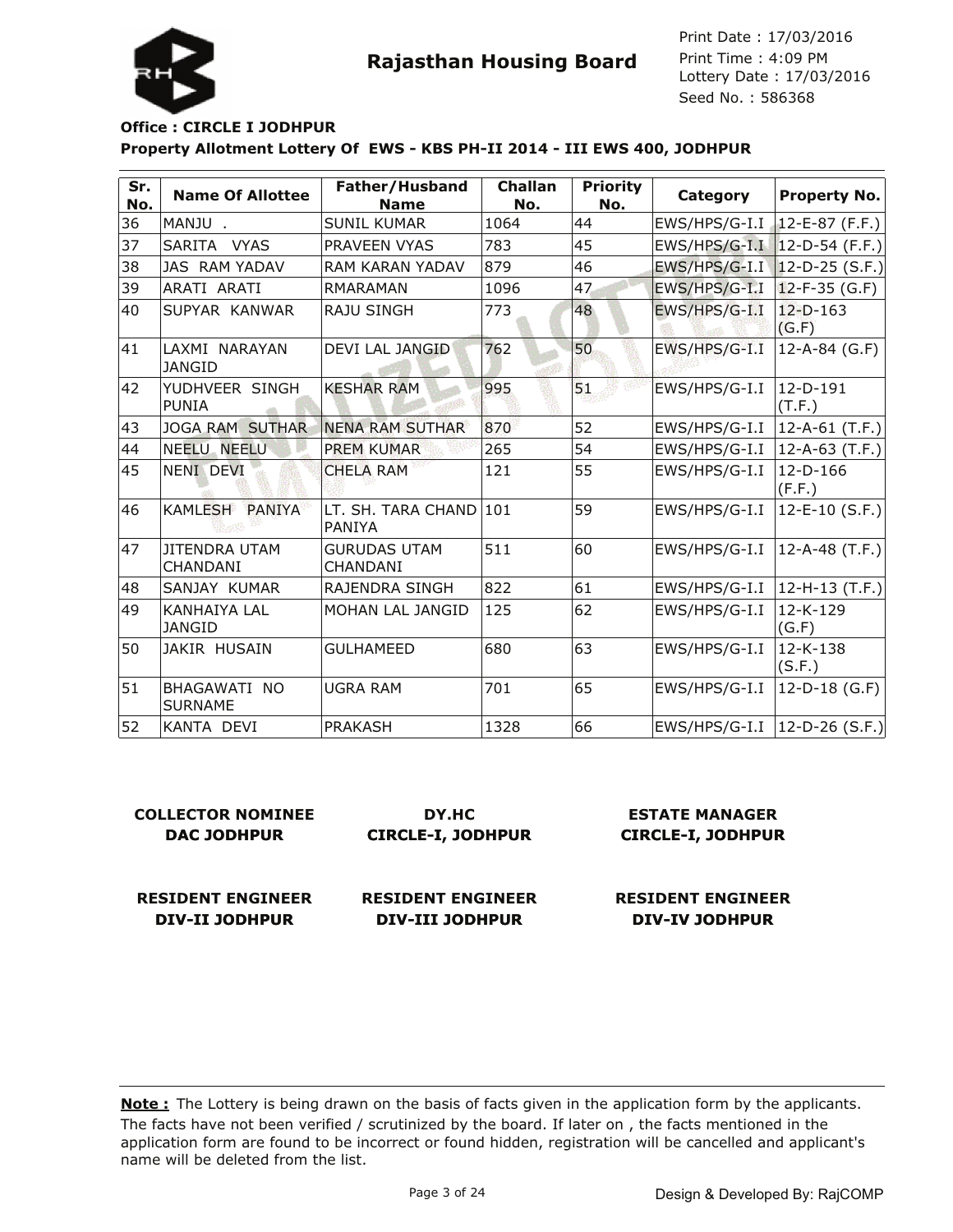

#### **Property Allotment Lottery Of EWS - KBS PH-II 2014 - III EWS 400, JODHPUR Office : CIRCLE I JODHPUR**

| Sr.<br>No. | <b>Name Of Allottee</b>              | Father/Husband<br><b>Name</b>             | Challan<br>No. | <b>Priority</b><br>No. | Category      | <b>Property No.</b>      |
|------------|--------------------------------------|-------------------------------------------|----------------|------------------------|---------------|--------------------------|
| 53         | GOHARMAL<br>MAKHIJA                  | <b>CHANCHALDAS</b><br>MAKHIJA             | 403            | 67                     | EWS/HPS/G-I.I | 12-A-10 $(S.F.)$         |
| 54         | KAJAL SHARMA                         | <b>BAIJNATH SHARMA</b>                    | 39             | 68                     | EWS/HPS/G-I.I | $12 - E - 51$ (G.F)      |
| 55         | <b>GOVIND LAL</b><br><b>KANSARA</b>  | <b>BANSHI LAL</b><br><b>KANSARA</b>       | 96             | 70                     | EWS/HPS/G-I.I | $12 - D - 208$<br>(T.F.) |
| 56         | KANTA PAREEK                         | <b>VASUDEV PAREEK</b>                     | 841            | 73                     | EWS/HPS/G-I.I | $12-A-35$ (G.F)          |
| 57         | <b>SARVESHWAR</b><br><b>JANGID</b>   | KANHAIYA LAL<br><b>JANGID</b>             | 127            | 74                     | EWS/HPS/G-I.I | $12-D-32$ (T.F.)         |
| 58         | MAHENDRA MEWRA SATYANARAYAN          | <b>MEWARA</b>                             | 345            | 75                     | EWS/HPS/G-I.I | $ 12 - A - 38$ (F.F.)    |
| 59         | REEKA GUPTA                          | <b>RAJESH GUPTA</b>                       | 930            | 76                     | EWS/HPS/G-I.I | $12-D-43$ (S.F.)         |
| 60         | <b>BHOM SINGH BHATI</b>              | UMEED SINGH                               | 865            | 77                     | EWS/HPS/G-I.I | $12-D-34$ (G.F)          |
| 61         | <b>VAISHNAV</b><br><b>BHARAT</b>     | <b>NARAYAN DAS</b><br><b>VAISHNAV</b>     | 876            | 78                     | EWS/HPS/G-I.I | 12-E-81 (G.F)            |
| 62         | <b>VANDNA RATHORE</b>                | PRAKASH                                   | 341            | 79                     | EWS/HPS/G-I.I | 12-E-93 (T.F.)           |
| 63         | <b>SUKHDEV JAKHAR</b>                | <b>RAMBAKS JAKHAR</b>                     | 880            | 80                     | EWS/HPS/G-I.I | $12 - E - 34$ (G.F)      |
| 64         | <b>GAJ SINGH</b><br><b>CHOUHAN</b>   | <b>BHAGWAN SINGH</b><br><b>CHOUHAN</b>    | 35             | 81                     | EWS/HPS/G-I.I | $12-D-15$ (T.F.)         |
| 65         | <b>DIMPLE KANVAR</b><br><b>RAVAL</b> | <b>UMMED SINGH</b><br><b>RAVAL</b>        | 94             | 82                     | EWS/HPS/G-I.I | $12-D-17$ (G.F)          |
| 66         | MANOJ KUMAR                          | <b>KARAM CHAND</b>                        | 440            | 83                     | EWS/HPS/G-I.I | $12-D-61$ (T.F.)         |
| 67         | SAMPATI DEVI                         | <b>KALYAN MAL</b>                         | 44             | 84                     | EWS/HPS/G-I.I | 12-A-72 (F.F.)           |
| 68         | <b>ANIL KUMAR</b>                    | SINGH RAM BARAI SINGH                     | 800            | 85                     | EWS/HPS/G-I.I | 12-D-16 $(T.F.)$         |
| 69         | INDER JEET                           | <b>RAM RATAN</b>                          | 489            | 86                     | EWS/HPS/G-I.I | 12-D-24 (F.F.)           |
| 70         |                                      | VIJAY SINGH KHICHI  UGAM SINGH KHICHI 954 |                | 88                     | EWS/HPS/G-I.I | 12-A-17 (G.F)            |
| 71         | SURAJ NATH                           | <b>RUP NATH</b>                           | 1232           | 89                     | EWS/HPS/G-I.I | 12-D-63 $(T.F.)$         |

| <b>COLLECTOR NOMINEE</b> | DY.HC                    | <b>ESTATE MANAGER</b>    |  |
|--------------------------|--------------------------|--------------------------|--|
| <b>DAC JODHPUR</b>       | <b>CIRCLE-I, JODHPUR</b> | <b>CIRCLE-I, JODHPUR</b> |  |
| <b>RESIDENT ENGINEER</b> | <b>RESIDENT ENGINEER</b> | <b>RESIDENT ENGINEER</b> |  |
| <b>DIV-II JODHPUR</b>    | <b>DIV-III JODHPUR</b>   | <b>DIV-IV JODHPUR</b>    |  |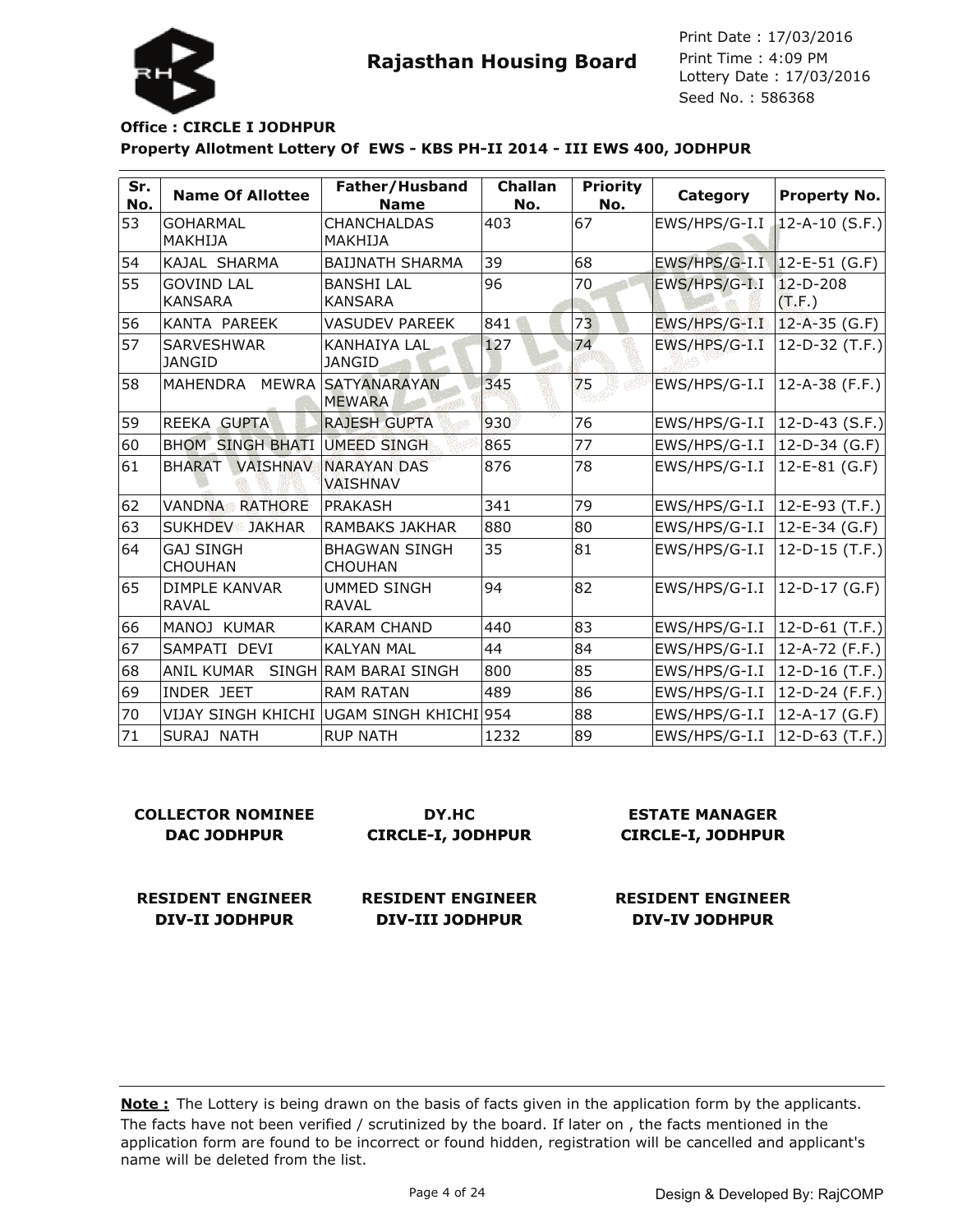

#### **Property Allotment Lottery Of EWS - KBS PH-II 2014 - III EWS 400, JODHPUR Office : CIRCLE I JODHPUR**

| Sr.<br>No. | <b>Name Of Allottee</b>                 | Father/Husband<br><b>Name</b>          | <b>Challan</b><br>No. | <b>Priority</b><br>No. | Category                       | <b>Property No.</b>   |
|------------|-----------------------------------------|----------------------------------------|-----------------------|------------------------|--------------------------------|-----------------------|
| 72         | PRAMOD KUMAR<br><b>GUPTA</b>            | OM PRAKASH GUPTA                       | 925                   | 90                     | EWS/HPS/G-I.I                  | $12-H-15$ (T.F.)      |
| 73         | <b>SINGH</b><br>KULADIP                 | DAYA RAM                               | 1101                  | 92                     | EWS/HPS/G-I.I   12-A-60 (S.F.) |                       |
| 74         | SEEMA DEVI                              | <b>DINESH KUMAR</b>                    | 1111                  | 93                     | EWS/HPS/G-I.I                  | $12-D-59$ (S.F.)      |
| 75         | <b>UMMED</b><br><b>SINGH</b>            | <b>BACHCHANA SINGH</b>                 | 867                   | 94                     | EWS/HPS/G-I.I                  | $ 12 - A - 26(S.F.) $ |
| 76         | RAKESH SHARMA                           | <b>NAVAL KISHORE</b><br><b>SHARMA</b>  | 1078                  | 95                     | EWS/HPS/G-I.I                  | 12-D-19 (G.F)         |
| 77         | <b>GAGAN GAUR</b>                       | <b>DILIP KUMAR</b>                     | 119                   | 96                     | EWS/HPS/G-I.I                  | $12-F-42$ (S.F.)      |
| 78         | LAXMI DEVI                              | LT. SH. MAHENDRA<br><b>SINGH</b>       | 454                   | 97                     | EWS/HPS/G-I.I                  | $12 - E - 76$ (S.F.)  |
| 79         | <b>RAMESHWARI</b><br><b>CHAWDA</b>      | <b>KISHAN SINGH</b>                    | 384                   | 99                     | EWS/HPS/G-I.I                  | $12-A-52$ (G.F)       |
| 80         | <b>JAIKISHAN SHARMA</b>                 | <b>MAHABIR PRASAD</b><br><b>SHARMA</b> | 1318                  | 100                    | EWS/HPS/G-I.I                  | $12-F-33(G.F)$        |
| 81         | <b>RASHMI</b><br>Z.<br><b>CHOUDHARY</b> | <b>ASHOK</b>                           | 46                    | 101                    | EWS/HPS/G-I.I                  | $12 - E - 3$ (G.F)    |
| 82         | <b>PRATIKSHA</b><br>VAISHNAV            | <b>VIJAY KUMAR</b>                     | 1251                  | 102                    | EWS/HPS/G-I.I                  | 12-E-12 (S.F.)        |
| 83         | <b>CHANDERSHAKER</b><br><b>VYAS</b>     | <b>ASHWINI KUMAR</b><br><b>VYAS</b>    | 875                   | 103                    | EWS/HPS/G-I.I                  | 12-D-6 (F.F.)         |
| 84         | <b>MANSUKH LAL</b>                      | <b>KASI RAM JI</b>                     | 780                   | 104                    | EWS/HPS/G-I.I                  | 12-F-26 (S.F.)        |
| 85         | MUNNI DEVI PAREEK VASUDEV PAREEK        |                                        | 834                   | 105                    | EWS/HPS/G-I.I                  | 12-D-187<br>(S.F.)    |
| 86         | <b>GUDIYA SOLANKI</b>                   | SHYAMALAL<br><b>SOLANKI</b>            | 1080                  | 106                    | EWS/HPS/G-I.I                  | $12-D-216$<br>(F.F.)  |
| 87         | PRABHA<br><b>MATHUR</b>                 | PRABHAV NARAYAN<br><b>MATHUR</b>       | 1089                  | 107                    | EWS/HPS/G-I.I                  | $12-D-161$<br>(G.F)   |

| <b>COLLECTOR NOMINEE</b><br><b>DAC JODHPUR</b> | DY.HC<br><b>CIRCLE-I, JODHPUR</b> | <b>ESTATE MANAGER</b><br><b>CIRCLE-I, JODHPUR</b> |  |
|------------------------------------------------|-----------------------------------|---------------------------------------------------|--|
| <b>RESIDENT ENGINEER</b>                       | <b>RESIDENT ENGINEER</b>          | <b>RESIDENT ENGINEER</b>                          |  |
| <b>DIV-II JODHPUR</b>                          | <b>DIV-III JODHPUR</b>            | <b>DIV-IV JODHPUR</b>                             |  |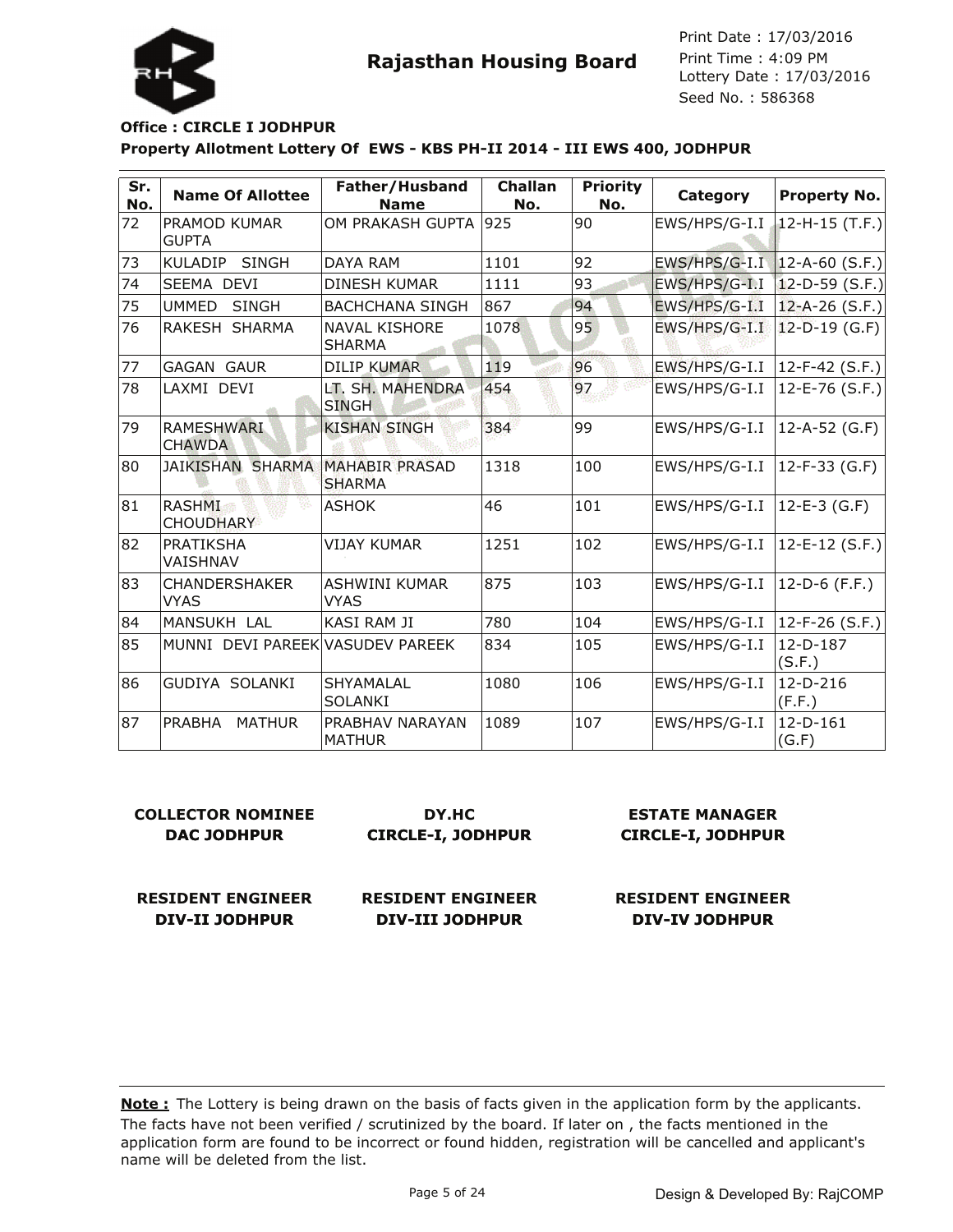

#### **Property Allotment Lottery Of EWS - KBS PH-II 2014 - III EWS 400, JODHPUR Office : CIRCLE I JODHPUR**

| Sr.<br>No. | <b>Name Of Allottee</b>            | Father/Husband<br><b>Name</b>          | Challan<br>No. | <b>Priority</b><br>No. | Category                        | <b>Property No.</b>  |
|------------|------------------------------------|----------------------------------------|----------------|------------------------|---------------------------------|----------------------|
| 88         | SUNITA.                            | <b>VINOD KUMAR</b>                     | 307            | 109                    | EWS/HPS/G-I.I                   | $12-F-12$ (S.F.)     |
| 89         | <b>CHANDRESH</b><br><b>CHOUHAN</b> | <b>BHAGWAN SINGH</b><br><b>CHOUHAN</b> | 71             | 111                    | $EWS/HPS/G-I.I$                 | $12-E-43$ (S.F.)     |
| 90         | <b>PREM</b><br><b>KUMAR</b>        | LT.BADRI LAL SEN                       | 259            | 112                    | EWS/HPS/G-I.I                   | $12-H-9$ (S.F.)      |
| 91         | JITENDRA JITENDRA OM PRAKASH       |                                        | 373            | 113                    | EWS/HPS/G-I.I                   | $12-F-4$ (G.F)       |
| 92         | <b>SOM DUTT</b>                    | <b>SOHAN DAS</b>                       | 98             | 114                    | EWS/HPS/G-I.I                   | $12-F-44$ (S.F.)     |
| 93         | MAHENDRA PRASAD<br>PAREEK          | <b>NARAYAN PRASAD</b>                  | 837            | 116                    | EWS/HPS/G-I.I                   | $12-F-11$ (S.F.)     |
| 94         | VICKY SINGH                        | <b>ARJUN SINGH</b>                     | 873            | 117                    | EWS/HPS/G-I.I                   | $12-E-85$ (F.F.)     |
| 95         | AARTI PANWAR                       | <b>UMMED SINGH</b><br><b>PANWAR</b>    | 1370           | 118                    | EWS/HPS/G-I.I                   | $12 - E - 70$ (F.F.) |
| 96         | <b>KUSUM JASAL</b>                 | <b>DAU LAL JASAL</b>                   | 709            | 120                    | EWS/HPS/G-I.I                   | $ 12-E-38(F.F.) $    |
| 97         | <b>NARAYAN PRASAD</b><br>PAREEK    | <b>DEVILAL</b>                         | 836            | 121                    | EWS/HPS/G-I.I                   | $12-A-7$ (F.F.)      |
| 98         | <b>RENU SHARMA</b>                 | <b>L.N SHARMA</b>                      | 877            | 122                    | EWS/HPS/G-I.I                   | $ 12-A-9(S.F.) $     |
| 99         | <b>BHAGWAN DAS</b><br>PHULWANI     | <b>KIMAT RAI</b>                       | 444            | 123                    | EWS/HPS/G-I.I                   | 12-D-48 $(T.F.)$     |
| 100        | KAVITA DEVI                        | <b>SUBBE SINGH</b>                     | 826            | 125                    | $EWS/HPS/G-I.I$                 | $ 12-A-94(T.F.) $    |
| 101        | SANJAY KUMAR                       | LALAN                                  | 275            | 126                    | EWS/HPS/G-I.I                   | $ 12-E-63(T.F.) $    |
| 102        | MANISH SISODIA                     | RAMESHWAR LAL                          | 1393           | $\mathbf{1}$           | EWS/HPS/G-I.II   12-F-28 (S.F.) |                      |
| 103        | ARUN NO NAME                       | ANANDRA PRAKASH                        | 989            | $\overline{2}$         | EWS/HPS/G-I.II   12-D-190       | (T.F.)               |
| 104        | PUSHPENDAR SINGH<br><b>PANWAR</b>  | MANGI LAL PANWAR                       | 1220           | 3                      | EWS/HPS/G-I.II   12-F-41 (S.F.) |                      |
| 105        | SANTOSH<br><b>VERMA</b>            | <b>NANDU VERMA</b>                     | 941            | 6                      | EWS/HPS/G-I.II   12-D-212       | (G.F)                |

#### **COLLECTOR NOMINEE DAC JODHPUR DY.HC CIRCLE-I, JODHPUR**

#### **ESTATE MANAGER CIRCLE-I, JODHPUR**

**RESIDENT ENGINEER DIV-II JODHPUR**

**RESIDENT ENGINEER DIV-III JODHPUR**

**RESIDENT ENGINEER DIV-IV JODHPUR**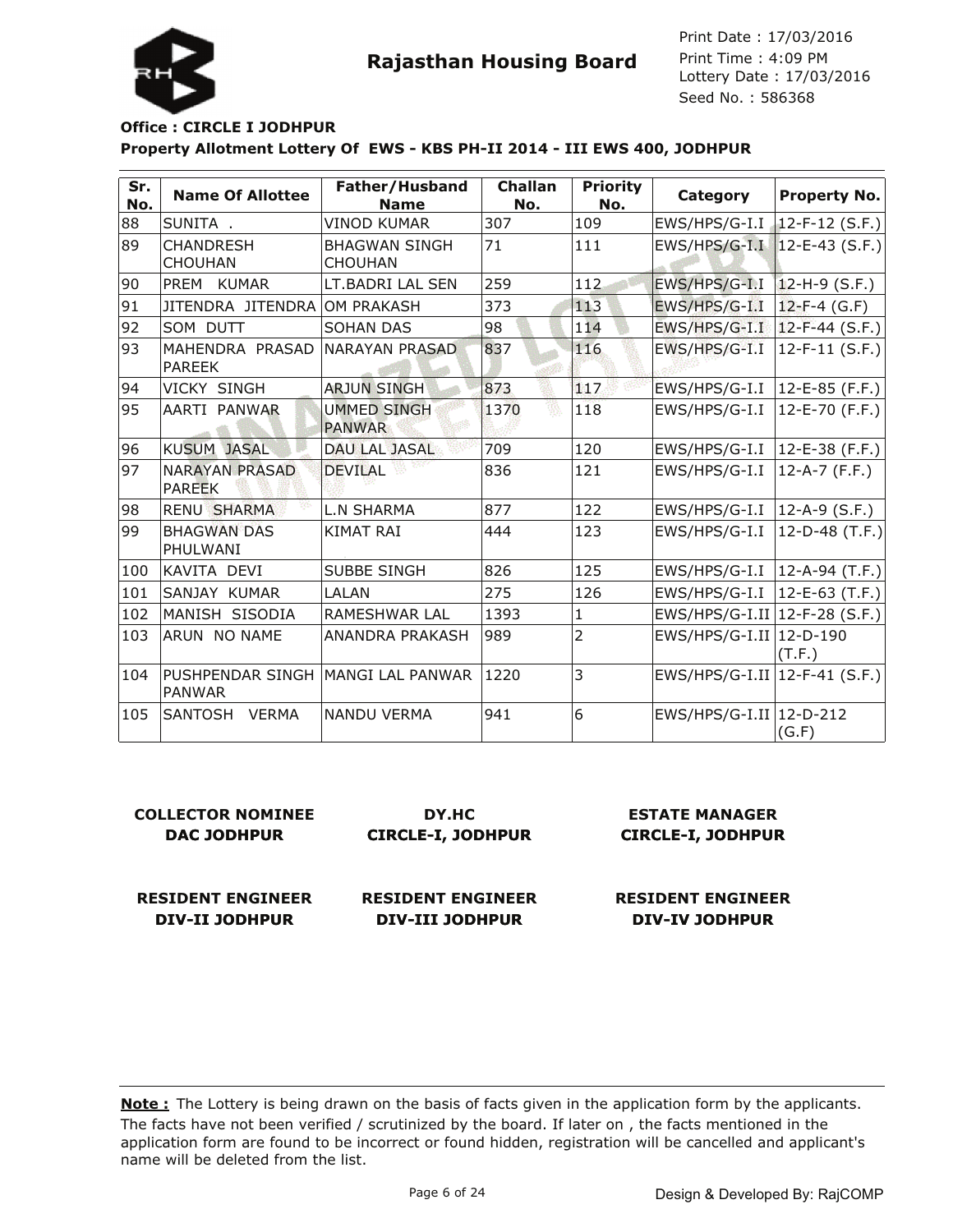

#### **Property Allotment Lottery Of EWS - KBS PH-II 2014 - III EWS 400, JODHPUR Office : CIRCLE I JODHPUR**

| Sr.<br>No. | <b>Name Of Allottee</b>               | Father/Husband<br><b>Name</b>          | Challan<br>No. | <b>Priority</b><br>No. | Category                         | <b>Property No.</b> |
|------------|---------------------------------------|----------------------------------------|----------------|------------------------|----------------------------------|---------------------|
| 106        | MADA RAM                              | <b>GHEVER RAM</b>                      | 735            | 7                      | EWS/HPS/G-I.II 12-E-50 (G.F)     |                     |
| 107        | ROSHNI<br><b>BISHNOI</b>              | <b>JALA RAM</b>                        | 1294           | $\overline{8}$         | EWS/HPS/G-I.II 12-A-43 (S.F.)    |                     |
| 108        | PUKHARAJ SHARMA                       | <b>RAMESHWAR LAL</b>                   | 1387           | 9                      | EWS/HPS/G-I.II 12-D-60 (S.F.)    |                     |
| 109        | PADAM SINGH                           | <b>SAWANT SINGH</b>                    | 772            | 10 <sub>1</sub>        | EWS/HPS/G-I.II   12-D-3 (G.F)    |                     |
| 110        | ASHA MAKHIJA                          | W/O CHIMAN DAS                         | 681            | 11                     | EWS/HPS/G-I.II   12-E-7 (F.F.)   |                     |
| 111        | SUMET CHOUDHARY                       | <b>BANWARI LAL</b>                     | 569            | 12                     | EWS/HPS/G-I.II 12-A-30 (T.F.)    |                     |
| 112        | ABHAY RAWAT                           | <b>GOPAL LAL RAWAT</b>                 | 408            | 13                     | EWS/HPS/G-I.II   12-D-186        | (S.F.)              |
| 113        | <b>JOGENDRA</b><br><b>VISHKARMA</b>   | <b>VISHNU DEV</b><br><b>VISHKARMA</b>  | 794            | 14                     | $EWS/HPS/G-I.II$ 12-D-12 (S.F.)  |                     |
| 114        | MUKESH JOSHI                          | <b>GUDAR CHAND</b><br><b>JOSHI</b>     | 745            | $\mathbf{1}$           | EWS/HPS/G-II.I   12-F-14 (T.F.)  |                     |
| 115        | <b>NOBLE</b><br>TIWARI                | <b>CHETAN PRAKASH</b><br>TIWARI        | 1105           | 3                      | EWS/HPS/G-II.I   12-D-185        | (S.F.)              |
| 116        | <b>JAI KISHOR</b><br><b>CHOUDHARY</b> | <b>BABUJI CHOUDHARY</b>                | 69             | $\overline{4}$         | $EWS/HPS/G-II.I$   12-F-1 (G.F)  |                     |
| 117        | <b>GOVIND RAM SAINI</b>               | RAM KISHOR SAINI                       | 648            | 5                      | EWS/HPS/G-II.I   12-A-75 (S.F.)  |                     |
| 118        | KANA RAM                              | TEJA RAM                               | 905            | 6                      | EWS/HPS/G-II.I $ 12-F-31$ (T.F.) |                     |
| 119        | SMT. SANGEETA<br><b>DADHICH</b>       | <b>BHANU PRAKASH</b><br><b>DADHICH</b> | 288            | 7                      | EWS/HPS/G-II.I   12-E-68 (G.F)   |                     |
| 120        | <b>DURGA SANKAR</b><br><b>SHARMA</b>  | RAGHUWAR DAYAL<br><b>SHARMA</b>        | 360            | $\overline{8}$         | EWS/HPS/G-II.I   12-E-21 (F.F.)  |                     |
| 121        | TILLA RAM                             | <b>MANAK RAM</b>                       | 1259           | 9                      | EWS/HPS/G-II.I   12-E-18 (G.F)   |                     |
| 122        | IKHUSHAL SINGH                        | <b>JALAM SINGH</b>                     | 827            | 10                     | EWS/HPS/G-II.I   12-D-195        | (G.F)               |
| 123        | RAMBEER                               | <b>MADAN LAL</b>                       | 547            | 11                     | $EWS/HPS/G-II.I$ 12-F-37 (F.F.)  |                     |

| COLLECTOR NOMINEE  | DY.HC                    |  |
|--------------------|--------------------------|--|
| <b>DAC JODHPUR</b> | <b>CIRCLE-I, JODHPUR</b> |  |
|                    |                          |  |
|                    |                          |  |

**RESIDENT ENGINEER**

**DIV-II JODHPUR**

**RESIDENT ENGINEER DIV-III JODHPUR**

**ESTATE MANAGER CIRCLE-I, JODHPUR**

**RESIDENT ENGINEER DIV-IV JODHPUR**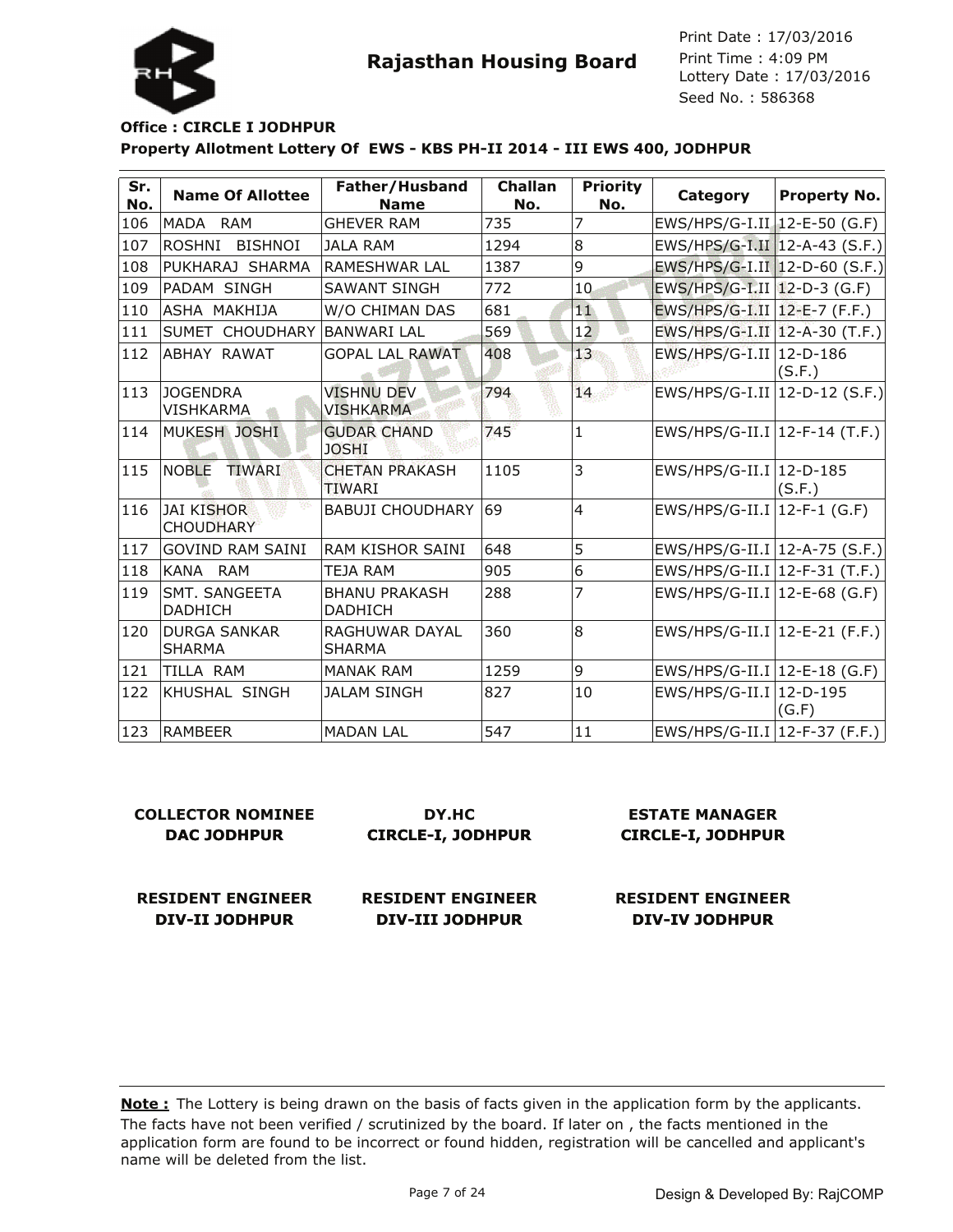

Lottery Date : 17/03/2016 Seed No. : 586368 Print Date : 17/03/2016 Print Time : 4:09 PM

#### **Property Allotment Lottery Of EWS - KBS PH-II 2014 - III EWS 400, JODHPUR Office : CIRCLE I JODHPUR**

| Sr.<br>No. | <b>Name Of Allottee</b>        | Father/Husband<br><b>Name</b>        | Challan<br>No. | <b>Priority</b><br>No. | Category                        | <b>Property No.</b> |
|------------|--------------------------------|--------------------------------------|----------------|------------------------|---------------------------------|---------------------|
| 124        | MOHAN MORYANI                  | <b>ISHWAR LAL</b><br><b>MORYANI</b>  | 426            | 12                     | EWS/HPS/G-II.I 12-F-17 (G.F)    |                     |
| 125        | KUNAL PARMAR                   | <b>NARESH KUMAR</b><br><b>PARMAR</b> | 787            | 13                     | EWS/HPS/G-II.I   12-D-171       | (S.F.)              |
| 126        | USHA DEVI                      | <b>RAM SHOBHAN</b>                   | 1185           | 14                     | EWS/HPS/G-II.I   12-A-92 (S.F.) |                     |
| 127        | LAXMI<br><b>GAUR</b>           | <b>AVDHESH KUMAR</b>                 | 429            | 15                     | EWS/HPS/G-II.I   12-A-81 (G.F)  |                     |
| 128        | BABEE BANO                     | PEER MOHAMMED                        | 540            | 16                     | EWS/HPS/G-II.I   12-A-21 (F.F.) |                     |
| 129        | ASHOK DADHICH                  | <b>NAR SINGH</b>                     | 1347           | 17                     | EWS/HPS/G-II.I   12-E-37 (F.F.) |                     |
| 130        | PUKHRAJ SUTHAR                 | <b>PUNJARAM SUTHAR</b>               | 358            | 18                     | $EWS/HPS/G-II.I$ 12-E-11 (S.F.) |                     |
| 131        | DIWAKER GOYAL                  | <b>SUNDER SINGH</b><br><b>GOYAL</b>  | 981            | 19                     | EWS/HPS/G-II.I   12-A-40 (F.F.) |                     |
| 132        | <b>SHARWAN</b><br><b>KUMAR</b> | <b>BABU LAL</b>                      | 172            | 20                     | EWS/HPS/G-II.I   12-D-183       | (F.F.)              |
| 133        | GEETA DEVI                     | <b>HEER SINGH</b>                    | 552            | 21                     | EWS/HPS/G-II.I   12-D-40 (F.F.) |                     |
| 134        | SNEHA DEVI                     | <b>DHUPENDRA SINGH</b>               | 1245           | 23                     | EWS/HPS/G-II.I   12-A-29 (T.F.) |                     |
| 135        | <b>VIKRAM SINGH</b><br>RAJPUT  | NAND SINGH RAJPUT 1415               |                | 24                     | EWS/HPS/G-II.I   12-A-2 (G.F)   |                     |
| 136        | <b>SUSHILA</b><br>MEWARA       | <b>SHIV LAL</b>                      | 902            | 25                     | EWS/HPS/G-II.I   12-D-207       | (T.F.)              |
| 137        | DEEPAK BAROT                   | <b>BALDEV</b>                        | 329            | 26                     | EWS/HPS/G-II.I   12-A-82 (G.F)  |                     |
| 138        | BHAWANA SHARMA                 | W/O CHNDRA<br><b>SHEHAR</b>          | 1258           | 29                     | EWS/HPS/G-II.I   12-H-2 (G.F)   |                     |
| 139        | LAXMAN SINGH                   | <b>NARAYAN RAM</b>                   | 1109           | 30                     | EWS/HPS/G-II.I   12-F-32 (T.F.) |                     |
| 140        | <b>RAKESH</b><br><b>JANGID</b> | LAXMI NARAYAN<br><b>JANGID</b>       | 234            | 31                     | EWS/HPS/G-II.I   12-E-35 (G.F)  |                     |

| <b>COLLECTOR NOMINEE</b> | DY.HC                    | <b>ESTATE MANAGER</b>    |  |
|--------------------------|--------------------------|--------------------------|--|
| <b>DAC JODHPUR</b>       | <b>CIRCLE-I, JODHPUR</b> | <b>CIRCLE-I, JODHPUR</b> |  |
| <b>RESIDENT ENGINEER</b> | <b>RESIDENT ENGINEER</b> | <b>RESIDENT ENGINEER</b> |  |
| DIV-II JODHPUR           | <b>DIV-III JODHPUR</b>   | <b>DIV-IV JODHPUR</b>    |  |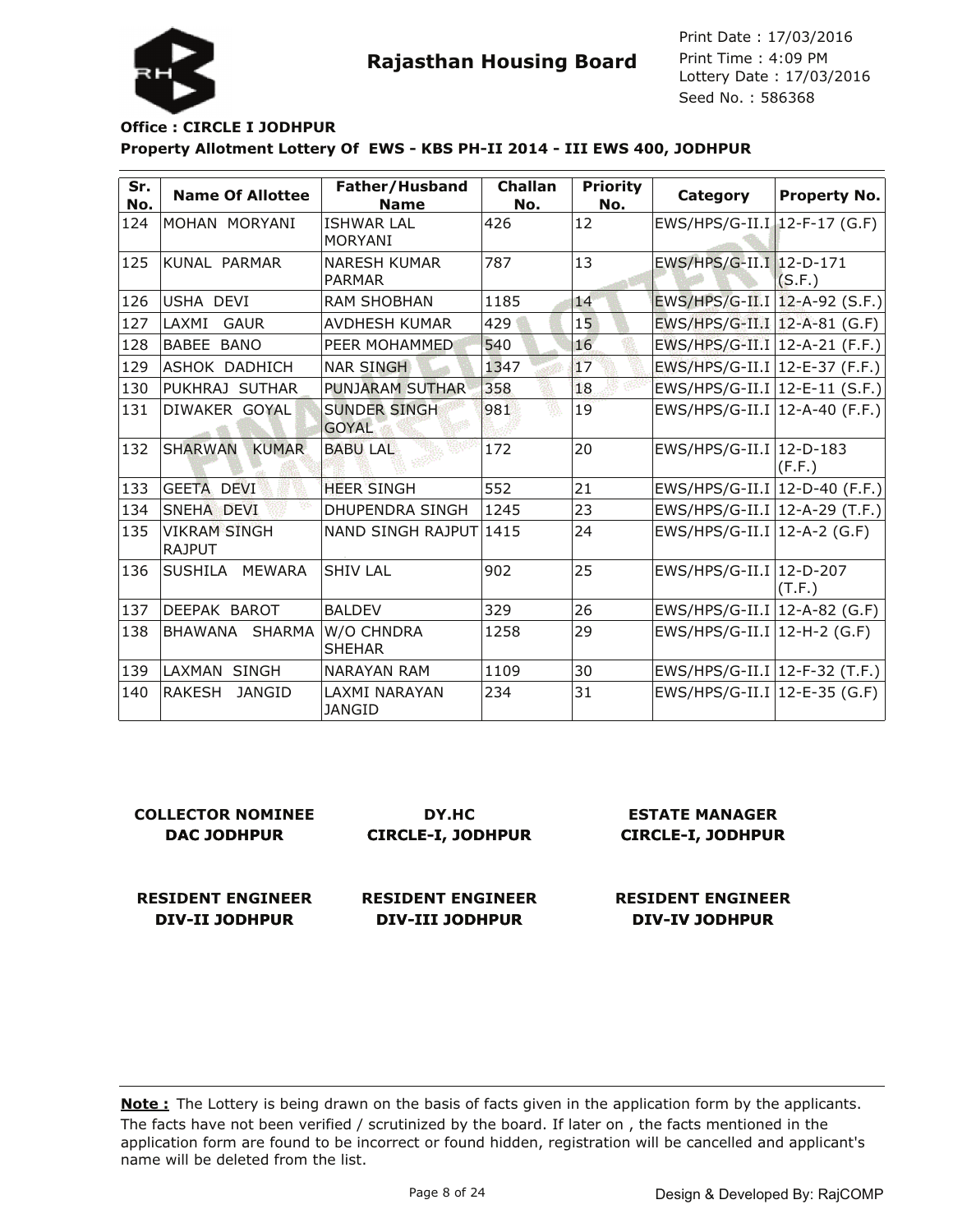

#### **Property Allotment Lottery Of EWS - KBS PH-II 2014 - III EWS 400, JODHPUR Office : CIRCLE I JODHPUR**

| Sr.<br>No. | <b>Name Of Allottee</b>              | Father/Husband<br><b>Name</b>      | Challan<br>No. | <b>Priority</b><br>No. | Category                         | <b>Property No.</b> |
|------------|--------------------------------------|------------------------------------|----------------|------------------------|----------------------------------|---------------------|
| 141        | PUNIT MATHUR                         | <b>PREMCHAND</b><br><b>MATHUR</b>  | 1340           | 32                     | EWS/HPS/G-II.I 12-D-218          | (S.F.)              |
| 142        | NEETU KANT                           | <b>RAVI KANT</b>                   | 1405           | 33                     | EWS/HPS/G-II.I   12-E-84 (G.F)   |                     |
| 143        | CHANDRA PRAKASH<br><b>GOUR</b>       | <b>BHANWAR LAL</b>                 | 554            | 34                     | EWS/HPS/G-II.I   12-D-29 (T.F.)  |                     |
| 144        | <b>MUKESH</b><br>MULCHANDANI         | RADHA KISHAN<br>MULCHANDANI        | 676            | 35                     | EWS/HPS/G-II.I   12-E-58 (S.F.)  |                     |
| 145        | NENA RAM                             | <b>NARAYAN RAM</b>                 | 708            | 37                     | EWS/HPS/G-II.I   12-A-39 (F.F.)  |                     |
| 146        | ANURADHA SHARMA RAHUL DAS            |                                    | 570            | 38                     | EWS/HPS/G-II.I   12-F-10 (S.F.)  |                     |
| 147        | GAJENDRA SINGH<br><b>SHEKHAWAT</b>   | <b>BERISAL SINGH</b>               | 1052           | 39                     | EWS/HPS/G-II.I   12-A-32 (T.F.)  |                     |
| 148        | JYOTI MOTWANI                        | PRAKASH MOTWANI                    | 982            | 41                     | $EWS/HPS/G-II.I$ 12-A-64 (T.F.)  |                     |
| 149        | <b>SURAJ NARAYAN</b><br><b>BOHRA</b> | <b>NAR NARAYAN</b><br><b>BOHRA</b> | 640            | 42                     | $EWS/HPS/G-II.I$ 12-A-91 (S.F.)  |                     |
| 150        | RESHMA MAKHAIJA                      | W/O ARJUN DAS<br>MAKHIJA           | 472            | 43                     | EWS/HPS/G-II.I   12-A-66 (G.F)   |                     |
| 151        | <b>JITENDRA</b><br><b>CHOUDHARY</b>  | TULSI RAM                          | 1422           | 44                     | EWS/HPS/G-II.I   12-A-83 (G.F)   |                     |
| 152        | NARESH JANGID                        | LAXMI NARAYAN<br>JANGID            | 220            | 45                     | EWS/HPS/G-II.I 12-K-139          | (S.F.)              |
| 153        | <b>NAMITA</b><br>IMUKHARJEE          | LOKASHISH<br><b>MUKHARJEE</b>      | 171            | 46                     | EWS/HPS/G-II.I   12-E-45 (T.F.)  |                     |
| 154        | HARISH PUROHIT                       | <b>DEVRAJ PUROHIT</b>              | 376            | 47                     | $ EWS/HPS/G-II.I 12-A-28(S.F.) $ |                     |
| 155        | APHASANA BANO                        | ABID                               | 526            | 48                     | $EWS/HPS/G-II.I$ 12-D-38 (F.F.)  |                     |
| 156        | JYOTI KAUR                           | LAXMAN SINGH                       | 983            | 49                     | EWS/HPS/G-II.I   12-E-8 (F.F.)   |                     |

| <b>COLLECTOR NOMINEE</b> | DY.HC                    | <b>ESTATE MANAGER</b>    |
|--------------------------|--------------------------|--------------------------|
| <b>DAC JODHPUR</b>       | <b>CIRCLE-I, JODHPUR</b> | <b>CIRCLE-I, JODHPUR</b> |
| <b>RESIDENT ENGINEER</b> | <b>RESIDENT ENGINEER</b> | <b>RESIDENT ENGINEER</b> |
| DIV-II JODHPUR           | <b>DIV-III JODHPUR</b>   | <b>DIV-IV JODHPUR</b>    |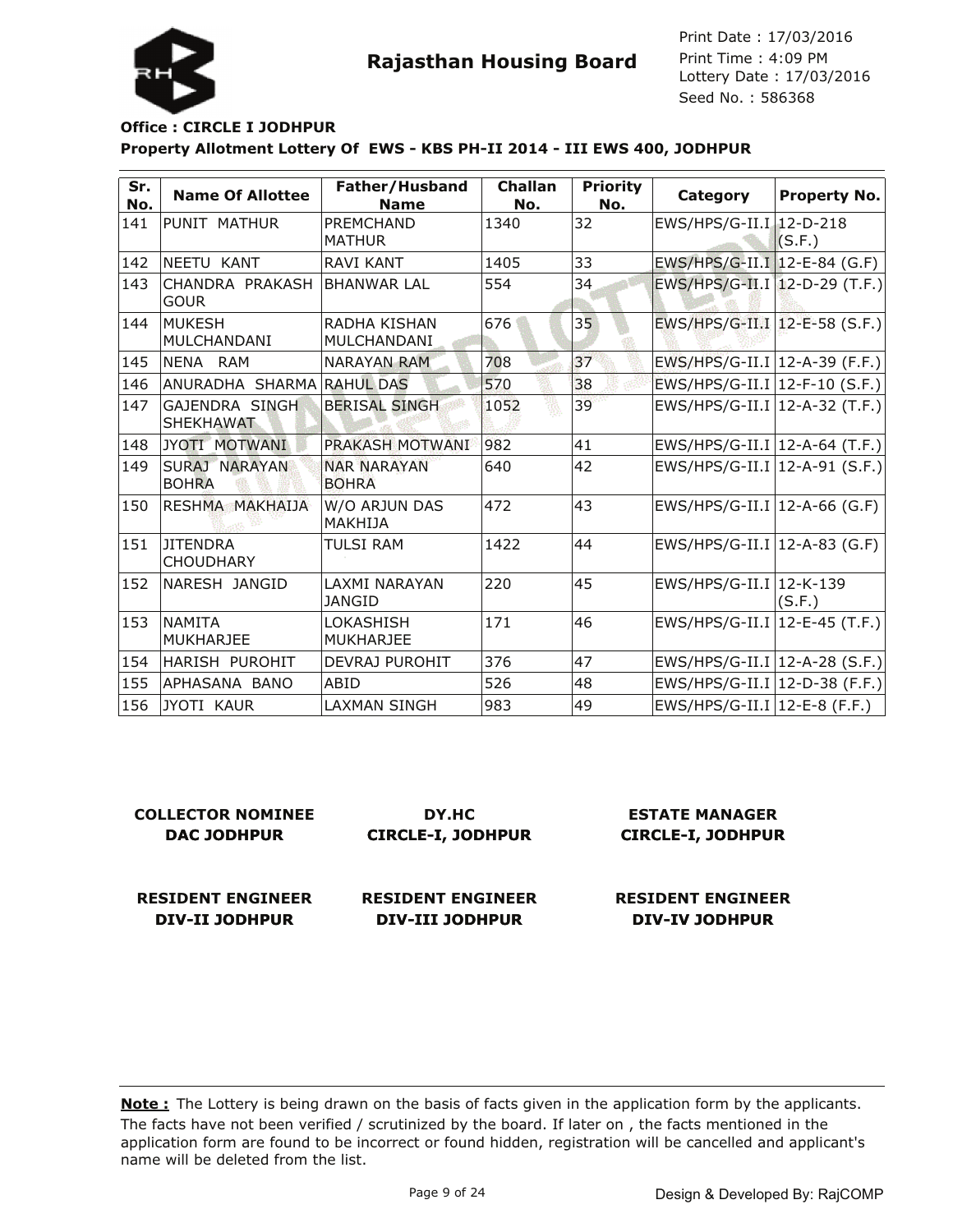

# **Rajasthan Housing Board**

Lottery Date : 17/03/2016 Seed No. : 586368 Print Date : 17/03/2016 Print Time : 4:09 PM

#### **Property Allotment Lottery Of EWS - KBS PH-II 2014 - III EWS 400, JODHPUR Office : CIRCLE I JODHPUR**

| Sr.<br>No. | <b>Name Of Allottee</b>               | Father/Husband<br><b>Name</b>          | <b>Challan</b><br>No. | <b>Priority</b><br>No. | Category                         | <b>Property No.</b> |
|------------|---------------------------------------|----------------------------------------|-----------------------|------------------------|----------------------------------|---------------------|
| 157        | <b>AISHWARYA</b><br><b>MATHUR</b>     | <b>KUNDAN PRAKASH</b><br><b>MATHUR</b> | 537                   | 50                     | EWS/HPS/G-II.I   12-D-22 (F.F.)  |                     |
| 158        | <b>PRATHVI SINGH</b>                  | <b>DHUL SINGH</b>                      | 70                    | 51                     | EWS/HPS/G-II.I 12-E-94 (T.F.)    |                     |
| 159        | LOKASHISH<br><b>MUKHARJEE</b>         | MANINDRANATH<br><b>MUKHARJEE</b>       | 168                   | 52                     | EWS/HPS/G-II.I   12-A-45 (T.F.)  |                     |
| 160        | OM PRAKASH                            | <b>GOKAL RAM</b>                       | 1273                  | 53                     | EWS/HPS/G-II.I   12-F-38 (F.F.)  |                     |
| 161        | MANGI LAL                             | AMOLAK CHAND<br><b>JOSHI</b>           | 1059                  | 54                     | EWS/HPS/G-II.I  12-E-44 (S.F.)   |                     |
| 162        | ARUNA RAO                             | W/O JITENDRA<br><b>KUMAR RAO</b>       | 1269                  | 55                     | $EWS/HPS/G-II.I$ 12-A-31 (T.F.)  |                     |
| 163        | DHIRENDRA SINGH                       | <b>KESAR SINGH</b>                     | 412                   | 56                     | EWS/HPS/G-II.I   12-D-7 (F.F.)   |                     |
| 164        | JOGRAJ GOUR                           | <b>BALWANT GOUR</b>                    | 1008                  | 57                     | EWS/HPS/G-II.I   12-E-95 (T.F.)  |                     |
| 165        | <b>ASHOK GAUR</b>                     | <b>OM PRAKASH</b>                      | 204                   | 58                     | EWS/HPS/G-II.I   12-D-164        | (G.F)               |
| 166        | <b>SURESH KUMAR</b>                   | <b>PRABHU LAL</b><br><b>SHARMA</b>     | 1005                  | 59                     | EWS/HPS/G-II.I   12-F-21 (F.F.)  |                     |
| 167        | BHIM<br><b>MANDAL</b>                 | <b>GOPAL MANDAL</b>                    | 169                   | 60                     | EWS/HPS/G-II.I   12-E-88 (F.F.)  |                     |
| 168        | MAMTA BHARDWAJ                        | <b>BASANT KISHORE</b>                  | 1419                  | 61                     | $EWS/HPS/G-II.I$ 12-D-1 (G.F)    |                     |
| 169        | <b>KESHAV KUMAR</b><br>LALVANI        | <b>MOHAN DAS</b><br>LALWANI            | 1292                  | 62                     | EWS/HPS/G-II.I   12-A-67 (G.F)   |                     |
| 170        | <b>PAPPU LAL</b>                      | <b>DUGA RAM</b>                        | 1128                  | 63                     | EWS/HPS/G-II.I   12-K-131        | (G.F)               |
| 171        | HARIHAR<br><b>PRASAD</b>              | PATHARU RAJBHAR                        | 1060                  | 64                     | EWS/HPS/G-II.I $ 12$ -F-18 (G.F) |                     |
| 172        | SURESH JANGID                         | <b>MADAN LAL</b>                       | 219                   | 65                     | EWS/HPS/G-II.I   12-A-93 (T.F.)  |                     |
| 173        | <b>BHANVRARAM</b><br><b>CHOUDHARY</b> | <b>KARNARAM</b>                        | 367                   | 66                     | EWS/HPS/G-II.I   12-D-58 (S.F.)  |                     |

| <b>COLLECTOR NOMINEE</b> | DY.HC                    | <b>ESTATE MANAGER</b>    |
|--------------------------|--------------------------|--------------------------|
| <b>DAC JODHPUR</b>       | <b>CIRCLE-I, JODHPUR</b> | <b>CIRCLE-I, JODHPUR</b> |
| <b>RESIDENT ENGINEER</b> | <b>RESIDENT ENGINEER</b> | <b>RESIDENT ENGINEER</b> |

**DIV-III JODHPUR**

The facts have not been verified / scrutinized by the board. If later on , the facts mentioned in the application form are found to be incorrect or found hidden, registration will be cancelled and applicant's name will be deleted from the list. **Note :** The Lottery is being drawn on the basis of facts given in the application form by the applicants.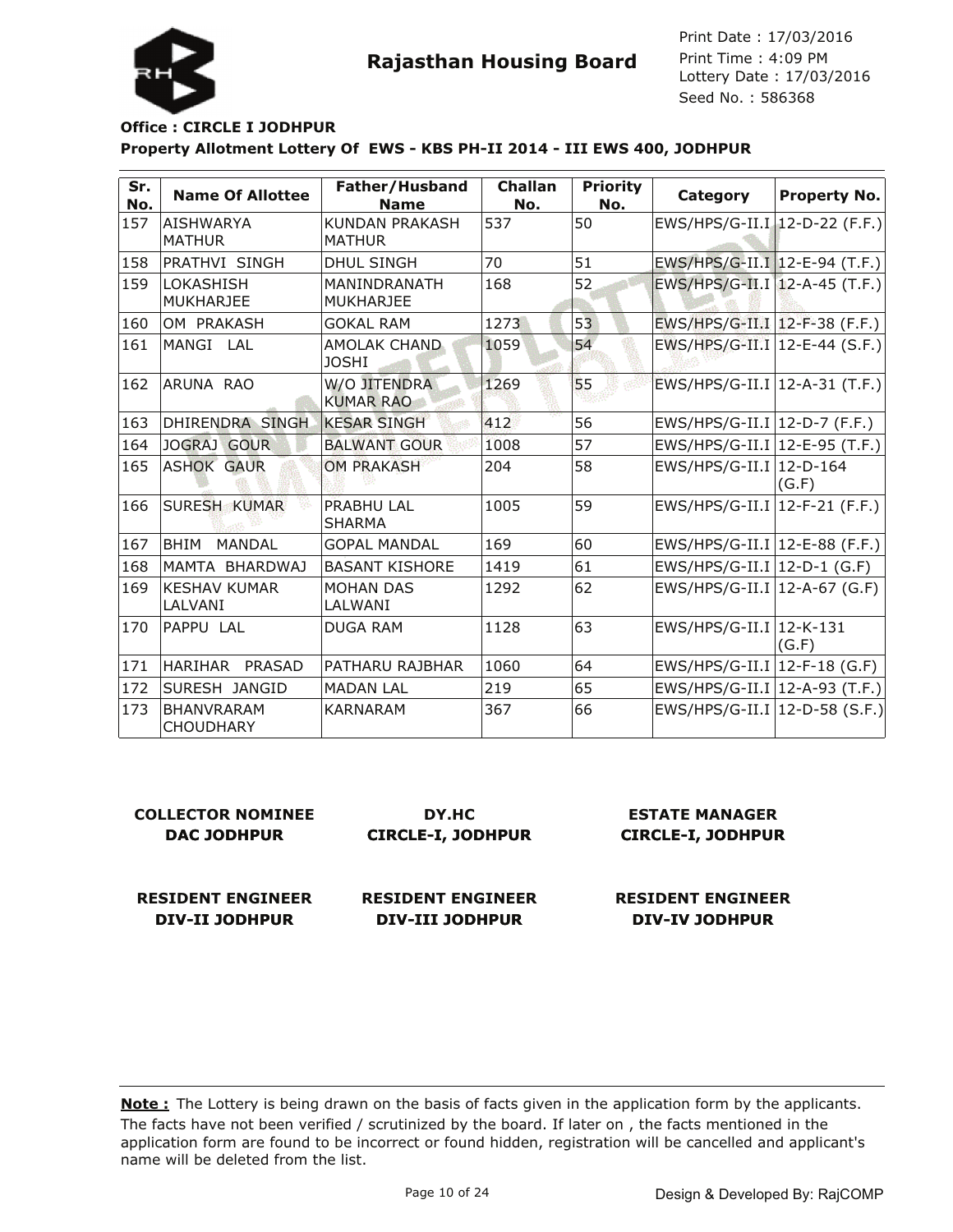

# **Rajasthan Housing Board**

Lottery Date : 17/03/2016 Seed No. : 586368 Print Date : 17/03/2016 Print Time : 4:09 PM

#### **Property Allotment Lottery Of EWS - KBS PH-II 2014 - III EWS 400, JODHPUR Office : CIRCLE I JODHPUR**

| Sr.<br>No. | <b>Name Of Allottee</b>                | Father/Husband<br><b>Name</b>         | <b>Challan</b><br>No. | <b>Priority</b><br>No. | Category                        | <b>Property No.</b> |
|------------|----------------------------------------|---------------------------------------|-----------------------|------------------------|---------------------------------|---------------------|
| 174        | SUKHI DEVI                             | CHHAGANA RAM<br><b>BRAHMAN</b>        | 590                   | 67                     | EWS/HPS/G-II.I   12-E-16 (T.F.) |                     |
| 175        | KANCHAN SOLANKI                        | <b>KISHAN SINGH</b><br><b>SOLANKI</b> | 715                   | 68                     | EWS/HPS/G-II.I 12-D-223         | (T.F.)              |
| 176        | VIJAY SHARMA                           | <b>LALIT KISHORE</b>                  | 1150                  | 69                     | EWS/HPS/G-II.I   12-D-49 (G.F)  |                     |
| 177        | <b>HUKAM SINGH</b><br><b>SHEKHAWAT</b> | <b>RAM SINGH</b><br><b>SHEKHAWAT</b>  | 970                   | 70                     | EWS/HPS/G-II.I   12-A-33 (G.F)  |                     |
| 178        | RAKESH SINGH                           | <b>HEER SINGH</b>                     | 546                   | 71                     | EWS/HPS/G-II.I   12-D-197       | (F.F.)              |
| 179        | BHAGWANA RAM<br>POONIA                 | <b>KUNDANRAM</b><br><b>POONIA</b>     | 1335                  | 72                     | EWS/HPS/G-II.I   12-F-8 (F.F.)  |                     |
| 180        | KANCHAN KANWAR                         | <b>LATE BHAWANI</b><br><b>SINGH</b>   | 979                   | 73                     | EWS/HPS/G-II.I   12-F-20 (G.F)  |                     |
| 181        | <b>VIDYA DEVI</b>                      | <b>LAXMAN SINGH</b>                   | 1103                  | 74                     | $EWS/HPS/G-II.I$ 12-E-5 (F.F.)  |                     |
| 182        | PRIYANKA PARIHAR                       | <b>MAHENDRA SINGH</b>                 | 298                   | 75                     | EWS/HPS/G-II.I   12-D-200       | (F.F.)              |
| 183        | SUMAN KANWAR                           | <b>JAISINGH</b><br><b>RAJPUROHIT</b>  | 736                   | 76                     | EWS/HPS/G-II.I   12-E-53 (F.F.) |                     |
| 184        | <b>CHETAN</b><br><b>DAS</b>            | <b>GYANCHAND</b>                      | 769                   | 77                     | EWS/HPS/G-II.I   12-H-7 (F.F.)  |                     |
| 185        | <b>BHARTI</b><br><b>SISODIYA</b>       | <b>KAMALJEET SINGH</b>                | 366                   | 78                     | EWS/HPS/G-II.I   12-D-178       | (G.F)               |
| 186        | <b>FARUK HASAN</b>                     | <b>ABDUL AJIJ</b>                     | 1215                  | 79                     | $EWS/HPS/G-II.I$ 12-H-8 (F.F.)  |                     |
| 187        | <b>TEENA SHARMA</b>                    | <b>ASHOK KUMAR</b><br><b>SHARMA</b>   | 159                   | 80                     | $EWS/HPS/G-II.I$ 12-E-15 (T.F.) |                     |
| 188        | ISANJAY GAUR                           | <b>OM PRAKASH</b>                     | 907                   | 82                     | EWS/HPS/G-II.I   12-D-221       | (T.F.)              |

| <b>COLLECTOR NOMINEE</b> | DY.HC                    | <b>ESTATE MANAGER</b>    |
|--------------------------|--------------------------|--------------------------|
| <b>DAC JODHPUR</b>       | <b>CIRCLE-I, JODHPUR</b> | <b>CIRCLE-I, JODHPUR</b> |
| <b>RESIDENT ENGINEER</b> | <b>RESIDENT ENGINEER</b> | <b>RESIDENT ENGINEER</b> |

**DIV-III JODHPUR**

The facts have not been verified / scrutinized by the board. If later on , the facts mentioned in the application form are found to be incorrect or found hidden, registration will be cancelled and applicant's name will be deleted from the list. **Note :** The Lottery is being drawn on the basis of facts given in the application form by the applicants.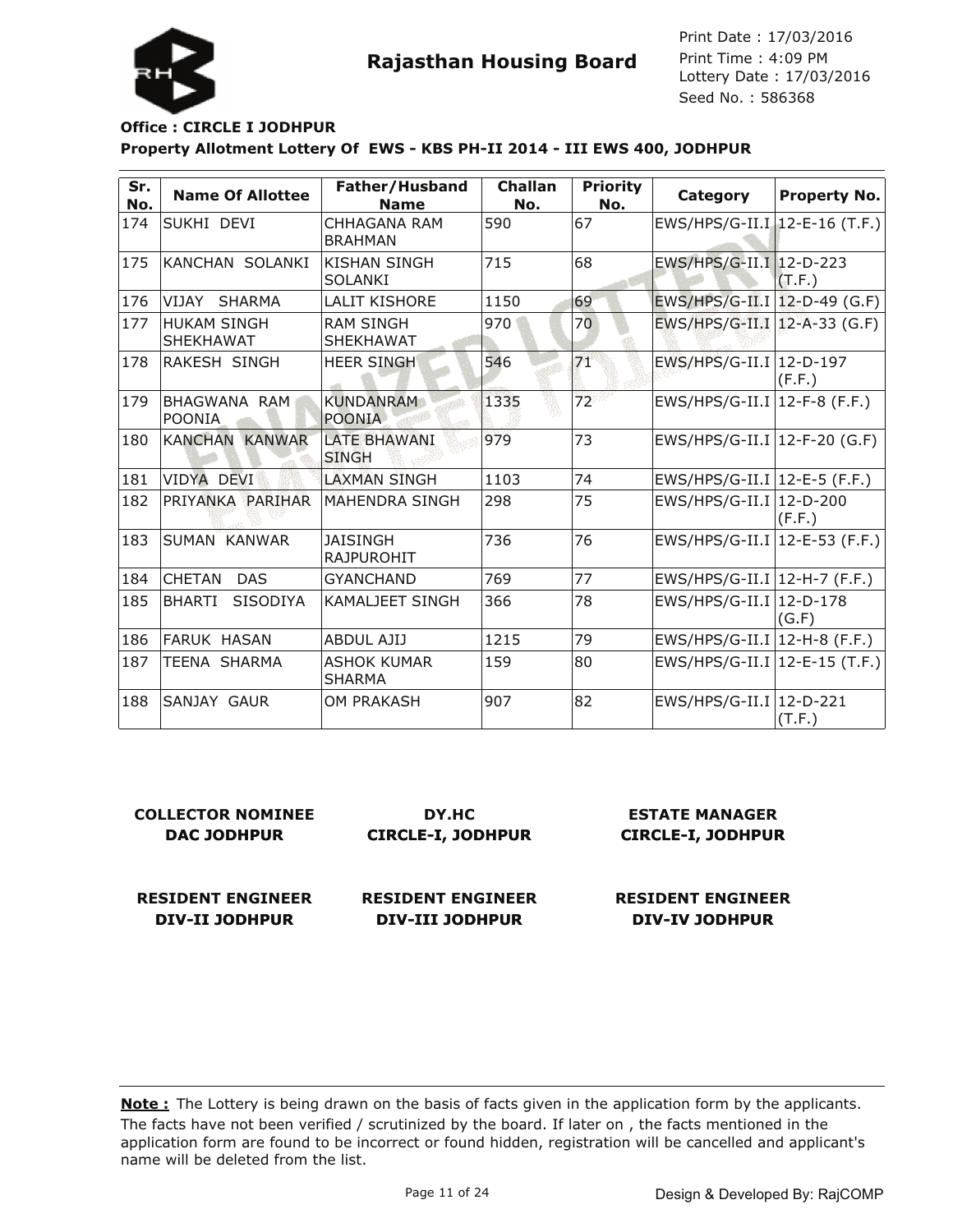

### **Property Allotment Lottery Of EWS - KBS PH-II 2014 - III EWS 400, JODHPUR Office : CIRCLE I JODHPUR**

| Sr.<br>No. | <b>Name Of Allottee</b>             | Father/Husband<br><b>Name</b>          | <b>Challan</b><br>No. | <b>Priority</b><br>No. | Category                         | <b>Property No.</b> |
|------------|-------------------------------------|----------------------------------------|-----------------------|------------------------|----------------------------------|---------------------|
| 189        | NARAYAN LALA                        | MEGA RAM JI                            | 313                   | 83                     | EWS/HPS/G-II.I   12-D-189        | (T.F.)              |
| 190        | HANUMAN SINGH                       | <b>SHER SINGH</b>                      | 1072                  | 84                     | EWS/HPS/G-II.I   12-D-41 (S.F.)  |                     |
| 191        | LOKESH SAINI                        | <b>RAM LAL SAINI</b>                   | 139                   | 85                     | EWS/HPS/G-II.I 12-E-19 (G.F)     |                     |
| 192        | GIRADHARI<br>LAL                    | <b>BADA RAM</b>                        | 776                   | 87                     | EWS/HPS/G-II.I   12-E-86 (F.F.)  |                     |
| 193        | <b>SURESH KUMAR</b>                 | <b>GORDEN DAS</b><br>VARJANI           | 441                   | 88                     | EWS/HPS/G-II.I   12-E-83 (G.F)   |                     |
| 194        | NIRMAL PARIHAR                      | LATE SUSHIL KUMAR                      | 1012                  | 90                     | EWS/HPS/G-II.I   12-D-57 (S.F.)  |                     |
| 195        | YASHASVI<br>SHENDURNIKAR            | PRAMOD KUMAR<br>SHENDURNIKAR           | 315                   | 91                     | $EWS/HPS/G-II.I$ 12-A-71 (F.F.)  |                     |
| 196        | <b>URMILA DEVI</b><br><b>SHARMA</b> | <b>RAGHUWAR DAYAL</b><br><b>SHARMA</b> | 500                   | 92                     | EWS/HPS/G-II.I   12-D-210        | (G.F)               |
| 197        | MANISH PRAJAPAT                     | <b>RAJ KUMAR</b><br>PRAJAPAT           | 1075                  | 93                     | EWS/HPS/G-II.I   12-D-52 (G.F)   |                     |
| 198        | REWANT LAL SAIN                     | PURNARAM SAIN                          | 866                   | 94                     | EWS/HPS/G-II.I   12-E-46 (T.F.)  |                     |
| 199        | <b>SURESH CHAND</b>                 | <b>ANAND PRAKASH</b>                   | 324                   | 95                     | EWS/HPS/G-II.I   12-E-78 (T.F.)  |                     |
| 200        | SITA RAM SEN                        | <b>JAGDISH</b>                         | 688                   | 96                     | EWS/HPS/G-II.I $ 12-D-39$ (F.F.) |                     |
| 201        | <b>BHAGWANTI</b><br>MULCHANDANI     | R.K.MULCHANDANI                        | 600                   | 98                     | $EWS/HPS/G-II.I$ 12-A-73 (S.F.)  |                     |
| 202        | SANTOSH SHARMA                      | <b>HARI PRASAD</b><br><b>SHARMA</b>    | 449                   | 99                     | EWS/HPS/G-II.I   12-D-192        | (T.F.)              |
| 203        | LATA PALIWAL                        | PAPA RAM PALIWAL                       | 588                   | 100                    | EWS/HPS/G-II.I   12-D-174        | (T.F.)              |
| 204        | ABDUL RAZZAQUE<br><b>GHOSI</b>      | MOHD. UMAR                             | 18                    | 101                    | EWS/HPS/G-II.I   12-D-167        | (F.F.)              |
| 205        | MANOJ KUMAR ROY                     | IBINDVASNI ROY                         | 812                   | 102                    | EWS/HPS/G-II.I   12-E-33 (G.F)   |                     |

| <b>COLLECTOR NOMINEE</b> | DY.HC                    | <b>ESTATE MANAGER</b>    |
|--------------------------|--------------------------|--------------------------|
| <b>DAC JODHPUR</b>       | <b>CIRCLE-I, JODHPUR</b> | <b>CIRCLE-I, JODHPUR</b> |
| <b>RESIDENT ENGINEER</b> | <b>RESIDENT ENGINEER</b> | <b>RESIDENT ENGINEER</b> |
| <b>DIV-II JODHPUR</b>    | <b>DIV-III JODHPUR</b>   | <b>DIV-IV JODHPUR</b>    |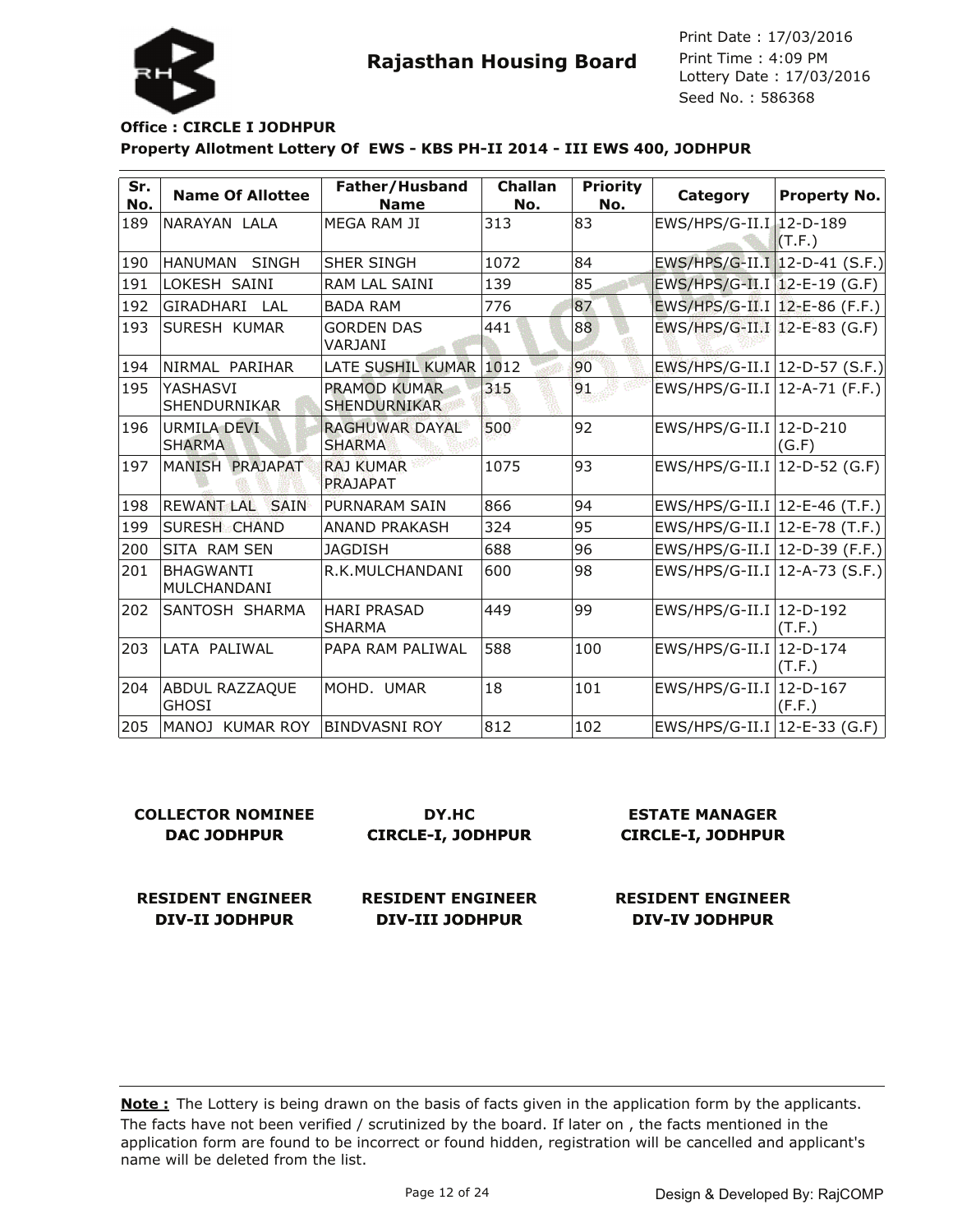

### **Property Allotment Lottery Of EWS - KBS PH-II 2014 - III EWS 400, JODHPUR Office : CIRCLE I JODHPUR**

| Sr.<br>No. | <b>Name Of Allottee</b>               | Father/Husband<br><b>Name</b>             | <b>Challan</b><br>No. | <b>Priority</b><br>No. | Category                        | <b>Property No.</b> |
|------------|---------------------------------------|-------------------------------------------|-----------------------|------------------------|---------------------------------|---------------------|
| 206        | <b>KIRAN CHOUDHARY</b>                | ABHISHEK<br><b>CHOUDHARY</b>              | 810                   | 103                    | $EWS/HPS/G-II.I$ 12-D-47 (T.F.) |                     |
| 207        | SANTOSH KANWAR                        | <b>LADU SINGH</b>                         | 152                   | 104                    | EWS/HPS/G-II.I   12-K-144       | (T.F.)              |
| 208        | YASHWANT<br><b>GAUR</b>               | <b>DAU LAL</b>                            | 290                   | 105                    | EWS/HPS/G-II.I   12-E-54 (F.F.) |                     |
| 209        | RAM NARAYAN                           | <b>BENA RAM</b>                           | 1203                  | 106                    | EWS/HPS/G-II.I   12-E-56 (F.F.) |                     |
| 210        | ANJU<br><b>SHARMA</b>                 | <b>SATYA NARAYAN</b><br><b>SHARMA</b>     | 132                   | 107                    | $EWS/HPS/G-II.I$ 12-A-15 (T.F.) |                     |
| 211        | <b>PREM PRAKASH</b>                   | <b>MANAK LAL</b>                          | 559                   | 108                    | EWS/HPS/G-II.I   12-D-198       | (F.F.)              |
| 212        | BHAIRA RAM                            | <b>TULSA RAM</b>                          | 1218                  | 109                    | $EWS/HPS/G-II.I$ 12-A-69 (F.F.) |                     |
| 213        | <b>HANAVANT SINGH</b><br><b>BHATI</b> | <b>PUNJRAJ SINGH</b>                      | 1169                  | 110                    | $EWS/HPS/G-II.I$ 12-E-57 (S.F.) |                     |
| 214        | <b>PRAKASH</b><br><b>SUKHLANI</b>     | <b>KISHAN CHAND</b>                       | 123                   | 111                    | EWS/HPS/G-II.I   12-F-22 (F.F.) |                     |
| 215        |                                       | RAJKAMAL: MAKHIJA  ARJUN DAS MAKHIJA  448 |                       | 112                    | EWS/HPS/G-II.I   12-D-219       | (S.F.)              |
| 216        | SHYAMA DEVI                           | <b>RAJ KUMAR</b>                          | 394                   | 113                    | $EWS/HPS/G-II.I$ 12-A-79 (T.F.) |                     |
| 217        | DERAJ RAM                             | <b>SURJAN RAM</b>                         | 612                   | 114                    | EWS/HPS/G-II.I   12-A-20 (G.F)  |                     |
| 218        | ANKITA JAIN                           | JAMBHU KUMAR JAIN 431                     |                       | 115                    | $EWS/HPS/G-II.I$ 12-A-14 (T.F.) |                     |
| 219        | <b>DINESH KUMARI</b><br><b>SHARMA</b> | <b>PRAKASH CHAND</b><br><b>SHARMA</b>     | 791                   | 116                    | EWS/HPS/G-II.I   12-D-165       | (F.F.)              |
| 220        | PRAMILA DEVI                          | <b>KHINVARAJ</b>                          | 1020                  | 117                    | $EWS/HPS/G-II.I$ 12-A-56 (F.F.) |                     |
| 221        | SAKU DEVI                             | <b>BABU KHAN</b>                          | 969                   | 118                    | EWS/HPS/G-II.I   12-F-30 (T.F.) |                     |
| 222        | MAHENDRA TATER                        | <b>CHAIN RAJ TATER</b>                    | 202                   | 119                    | $EWS/HPS/G-II.I$ 12-A-80 (T.F.) |                     |

| <b>COLLECTOR NOMINEE</b> | DY.HC                    | <b>ESTATE MANAGER</b>    |
|--------------------------|--------------------------|--------------------------|
| <b>DAC JODHPUR</b>       | <b>CIRCLE-I, JODHPUR</b> | <b>CIRCLE-I, JODHPUR</b> |
| <b>RESIDENT ENGINEER</b> | <b>RESIDENT ENGINEER</b> | <b>RESIDENT ENGINEER</b> |
| DIV-II JODHPUR           | DIV-III JODHPUR          | <b>DIV-IV JODHPUR</b>    |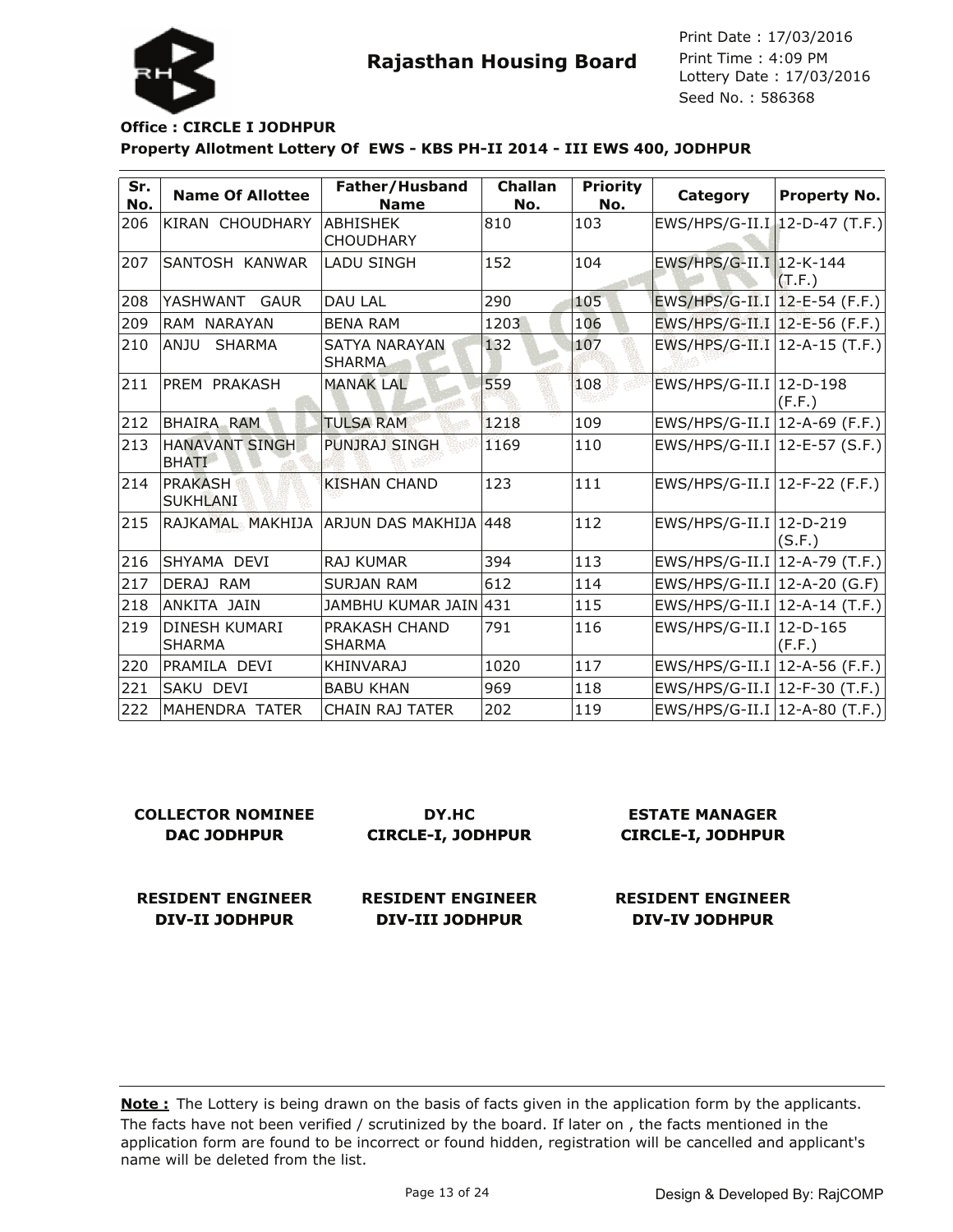

Lottery Date : 17/03/2016 Seed No. : 586368 Print Date : 17/03/2016 Print Time : 4:09 PM

### **Property Allotment Lottery Of EWS - KBS PH-II 2014 - III EWS 400, JODHPUR Office : CIRCLE I JODHPUR**

| Sr.<br>No. | <b>Name Of Allottee</b>              | Father/Husband<br><b>Name</b>         | <b>Challan</b><br>No. | <b>Priority</b><br>No. | Category                         | <b>Property No.</b> |
|------------|--------------------------------------|---------------------------------------|-----------------------|------------------------|----------------------------------|---------------------|
| 223        | MOHAN DAS                            | <b>LUNDAS</b>                         | 346                   | 120                    | EWS/HPS/G-II.I 12-D-214          | (F.F.)              |
| 224        | MANOHAR LAL<br><b>PANWAR</b>         | <b>ANAND PRAKASH</b>                  | 322                   | 123                    | EWS/HPS/G-II.I 12-D-10 (S.F.)    |                     |
| 225        | MAHESH PRASAD                        | <b>CHUNNI LAL</b>                     | 1373                  | 124                    | EWS/HPS/G-II.I   12-A-24 (F.F.)  |                     |
| 226        | DEV KUMAR<br>MAKHIJA                 | <b>GOHAR MAL</b><br>MAKHIJA           | 683                   | 125                    | EWS/HPS/G-II.I   12-D-170        | (S.F.)              |
| 227        | <b>NAWAL KISHORE</b><br><b>MEHTA</b> | <b>BHAWAR LAL MEHTA</b>               | 1027                  | 126                    | EWS/HPS/G-II.I   12-A-62 (T.F.)  |                     |
| 228        | BHEEKHA RAM                          | <b>ASU RAM</b>                        | 1367                  | 127                    | EWS/HPS/G-II.I   12-A-55 (F.F.)  |                     |
| 229        | <b>GUDDI DEVI</b>                    | <b>SURESH KHATI</b>                   | 306                   | 128                    | $ EWS/HPS/G-II.I 12-D-31$ (T.F.) |                     |
| 230        | PRAKASH MOTIYANI                     | <b>VASUDEV</b>                        | 1303                  | 129                    | EWS/HPS/G-II.I   12-K-143        | (T.F.)              |
| 231        | <b>PAWAN PRAKASH</b>                 | <b>ANAND PRAKASH</b>                  | 325                   | 130                    | $ EWS/HPS/G-II.I 12-A-27(S.F.) $ |                     |
| 232        | MOTI RAM                             | <b>GORADHAN LAL</b><br><b>DEWASI</b>  | 369                   | 131                    | $ EWS/HPS/G-II.I 12-D-28(S.F.) $ |                     |
| 233        | <b>REKHA</b><br><b>DIXIT</b>         | PREM PRAKASH                          | 747                   | 133                    | EWS/HPS/G-II.I   12-A-53 (F.F.)  |                     |
| 234        | MANJU<br>RAMAWAT                     | <b>SUKHDEV VAISHNAV</b>               | 521                   | 134                    | EWS/HPS/G-II.I   12-D-211        | (G.F)               |
| 235        | PRADEEP SONI                         | GAJENDRA RAJ                          | 618                   | 135                    | EWS/HPS/G-II.I   12-A-88 (F.F.)  |                     |
| 236        | PRATIKSHA GEHLOT                     | <b>NARAYAN SINGH</b><br><b>GEHLOT</b> | 984                   | 136                    | EWS/HPS/G-II.I   12-H-4 (G.F)    |                     |
| 237        | <b>SUSHILA</b><br>KHANDELWAL         | RAJENDRA KUMAR<br>KHANDELWAL          | 1099                  | 137                    | EWS/HPS/G-II.I   12-D-20 (G.F)   |                     |
| 238        | ASHOK PALIWAL                        | MOHAN LAL PALIWAL 585                 |                       | 139                    | EWS/HPS/G-II.I  12-E-59 (S.F.)   |                     |
| 239        | YOUGESH KUMAR                        | MADAN LAL SHARMA   1431               |                       | 140                    | EWS/HPS/G-II.I   12-E-13 (T.F.)  |                     |

| <b>COLLECTOR NOMINEE</b> | DY.HC                    | <b>ESTATE MANAGER</b>    |
|--------------------------|--------------------------|--------------------------|
| <b>DAC JODHPUR</b>       | <b>CIRCLE-I, JODHPUR</b> | <b>CIRCLE-I, JODHPUR</b> |
|                          |                          |                          |
|                          |                          |                          |
| <b>RESIDENT ENGINEER</b> | <b>RESIDENT ENGINEER</b> | <b>RESIDENT ENGINEER</b> |
| DIV-II JODHPUR           | DIV-III JODHPUR          | <b>DIV-IV JODHPUR</b>    |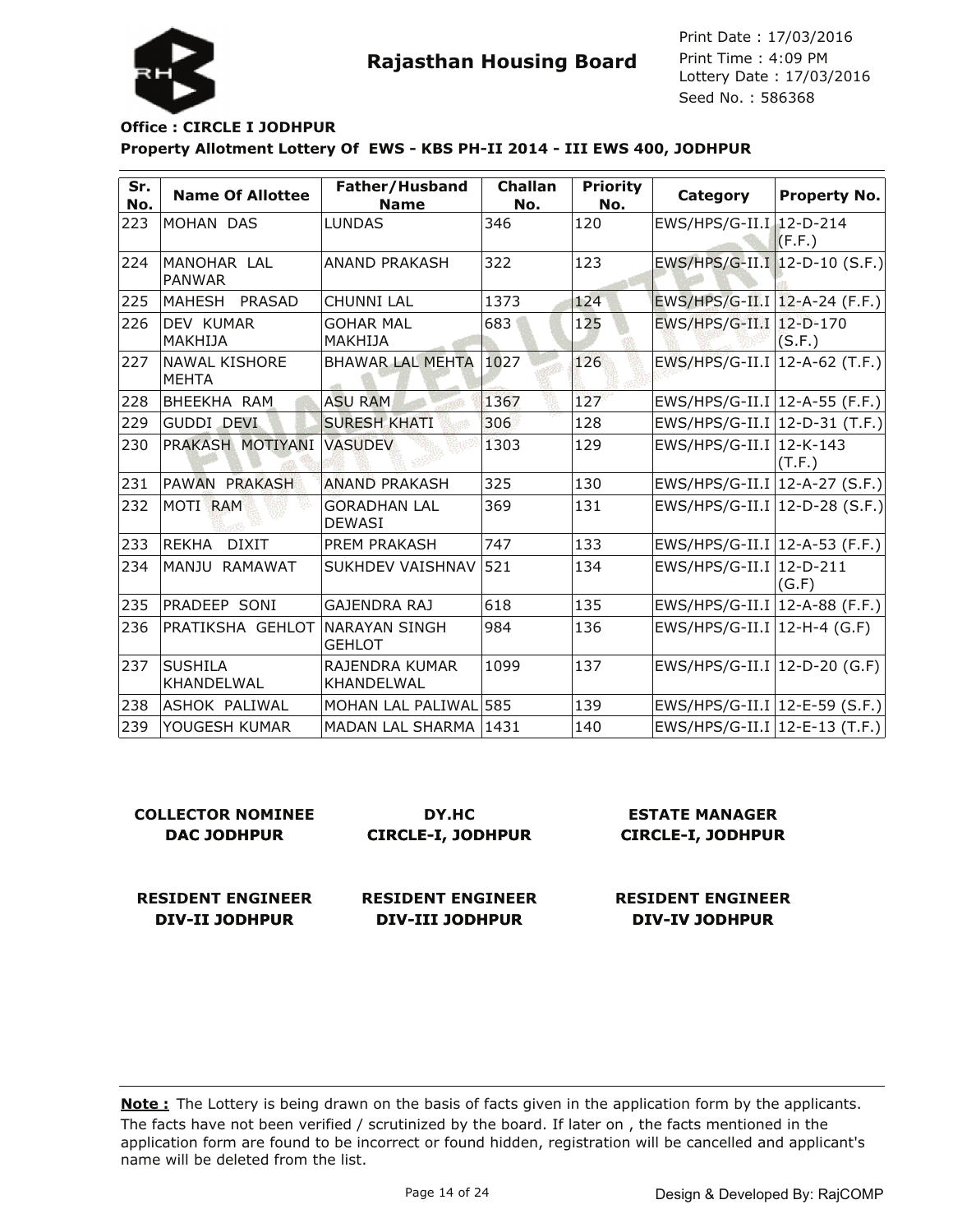

Lottery Date : 17/03/2016 Seed No. : 586368 Print Date : 17/03/2016 Print Time : 4:09 PM

### **Property Allotment Lottery Of EWS - KBS PH-II 2014 - III EWS 400, JODHPUR Office : CIRCLE I JODHPUR**

| Sr.<br>No. | <b>Name Of Allottee</b>                 | Father/Husband<br><b>Name</b>           | <b>Challan</b><br>No. | <b>Priority</b><br>No. | Category                        | <b>Property No.</b> |
|------------|-----------------------------------------|-----------------------------------------|-----------------------|------------------------|---------------------------------|---------------------|
| 240        | <b>KUSUM</b><br><b>CHAMAPAWAT</b>       | <b>MANOHAR SINGH</b>                    | 406                   | 142                    | EWS/HPS/G-II.I 12-A-3 (G.F)     |                     |
| 241        | ISAMEENA USMANI                         | DILDAR GANI                             | 980                   | 143                    | EWS/HPS/G-II.I 12-D-180         | (G.F)               |
| 242        | MAHENDRA SINGH                          | <b>BHAWANI SINGH</b>                    | 148                   | 144                    | $EWS/HPS/G-II.I$ 12-D-14 (T.F.) |                     |
| 243        | PRATEEK NARAYAN<br><b>MATHUR</b>        | <b>PRABHAY NARAYAN</b><br><b>MATHUR</b> | 1006                  | 145                    | EWS/HPS/G-II.I   12-F-24 (F.F.) |                     |
| 244        | MAMLEE DEVI                             | <b>MAHABUBRAM</b>                       | 364                   | 146                    | EWS/HPS/G-II.I   12-A-16 (T.F.) |                     |
| 245        | MO. AFJAL                               | <b>RAHMAT ALI</b>                       | 498                   | 147                    | EWS/HPS/G-II.I   12-E-29 (T.F.) |                     |
| 246        | <b>BABU LAL PALIWAL</b>                 | <b>MEGHA RAM</b>                        | 1290                  | 148                    | $EWS/HPS/G-II.I$ 12-E-60 (S.F.) |                     |
| 247        | RATAN KANWAR                            | <b>BHAGWAN SINGH</b>                    | 1170                  | 149                    | EWS/HPS/G-II.I   12-A-77 (T.F.) |                     |
| 248        | SHARDADA DEVI                           | <b>KAILASH</b>                          | 609                   | 150                    | $EWS/HPS/G-II.I$ 12-D-42 (S.F.) |                     |
| 249        | <b>DEEPAK SINGH</b>                     | <b>SARDAR SINGH</b>                     | 848                   | 151                    | EWS/HPS/G-II.I $ 12-D-8$ (F.F.) |                     |
| 250        | <b>RITU GEHANI</b>                      | W/O KISHOR                              | 727                   | 152                    | EWS/HPS/G-II.I   12-E-30 (T.F.) |                     |
| 251        | <b>MALTI VAISHNAV</b>                   | <b>DEVENDRA</b>                         | 136                   | 154                    | EWS/HPS/G-II.I   12-A-51 (G.F)  |                     |
| 252        | SHRAWAN RAM                             | <b>JALA RAM BISHNOI</b>                 | 622                   | 155                    | EWS/HPS/G-II.I   12-D-175       | (T.F.)              |
| 253        | KHEMA RAM                               | <b>RAMDIN</b>                           | 1058                  | 156                    | EWS/HPS/G-II.I   12-E-67 (G.F)  |                     |
| 254        | BHANWARI DEVI                           | PUKHRAJ BHATI                           | 308                   | 157                    | EWS/HPS/G-II.I   12-A-78 (T.F.) |                     |
| 255        | <b>HEMANT SONI</b>                      | <b>KAILASH SONI</b>                     | 1350                  | 158                    | EWS/HPS/G-II.I   12-D-64 (T.F.) |                     |
| 256        | NEHA ISSRANI                            | <b>MURLI ISSRANI</b>                    | 1207                  | 159                    | EWS/HPS/G-II.I 12-K-133         | (F.F.)              |
| 257        | SUMAN CHOUDHARY CHUNARAM                | <b>CHOUDHARY</b>                        | 1196                  | 160                    | EWS/HPS/G-II.I   12-D-169       | (S.F.)              |
| 258        | <b>KIRTI VARDHAN</b><br><b>UPADHYAY</b> | <b>AMAR NATH</b>                        | 782                   | 162                    | EWS/HPS/G-II.I   12-E-96 (T.F.) |                     |

| COLLECTOR NOMINEE  | DY.HC                    | <b>ESTATE MANAGER</b>    |
|--------------------|--------------------------|--------------------------|
| <b>DAC JODHPUR</b> | <b>CIRCLE-I, JODHPUR</b> | <b>CIRCLE-I, JODHPUR</b> |
|                    |                          |                          |
|                    |                          |                          |

**RESIDENT ENGINEER DIV-II JODHPUR**

**RESIDENT ENGINEER DIV-III JODHPUR**

**RESIDENT ENGINEER DIV-IV JODHPUR**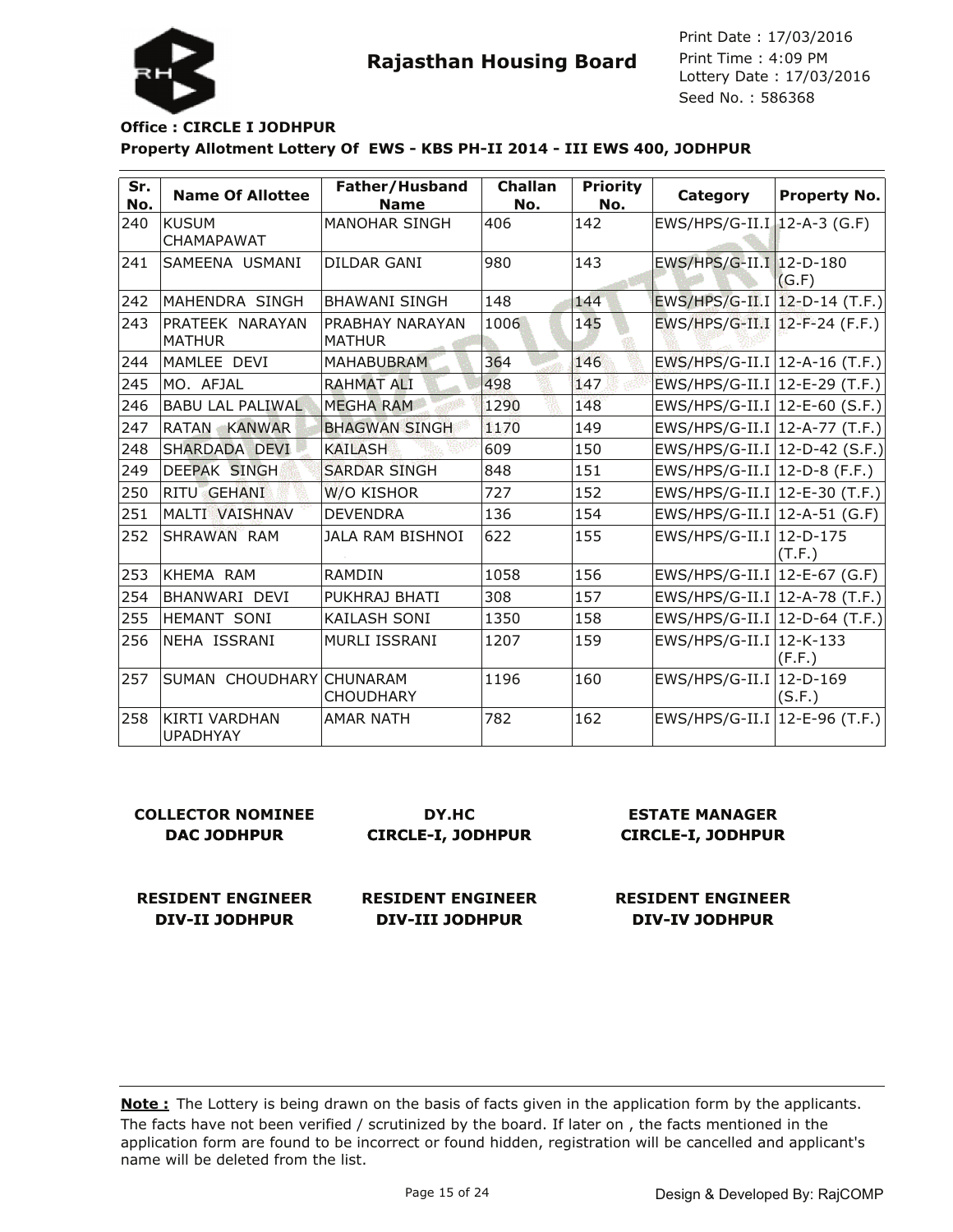



### **Property Allotment Lottery Of EWS - KBS PH-II 2014 - III EWS 400, JODHPUR Office : CIRCLE I JODHPUR**

| Sr.<br>No. | <b>Name Of Allottee</b>               | Father/Husband<br><b>Name</b>           | <b>Challan</b><br>No. | <b>Priority</b><br>No. | Category                        | Property No.         |
|------------|---------------------------------------|-----------------------------------------|-----------------------|------------------------|---------------------------------|----------------------|
| 259        | VIRENDRA SINGH<br><b>RATHORE</b>      | <b>NARENDRA SINGH</b><br><b>RATHORE</b> | 137                   | 163                    | $EWS/HPS/G-II.I$ 12-A-58 (S.F.) |                      |
| 260        | MAGAN SINGH                           | <b>SURTAN SINGH</b>                     | 295                   | 164                    | $EWS/HPS/G-II.I$ 12-E-91 (S.F.) |                      |
| 261        | <b>SHERA</b><br>RAM                   | <b>KARANA RAM</b>                       | 1155                  | 165                    | EWS/HPS/G-II.I   12-E-27 (S.F.) |                      |
| 262        | HANSA VYAS                            | D/O NATU LAL VYAS                       | 456                   | 166                    | EWS/HPS/G-II.I   12-A-86 (F.F.) |                      |
| 263        | RAJENDRA KUMAR<br><b>MEWARA</b>       | <b>MADAN LAL</b>                        | 662                   | 167                    | EWS/HPS/G-II.I   12-A-57 (S.F.) |                      |
| 264        | KAMAL ROY                             | <b>KALIPATH ROY</b>                     | 99                    | 169                    | EWS/HPS/G-II.I   12-F-39 (F.F.) |                      |
| 265        | NEERAJ SONI                           | <b>RADHA RAMAN</b><br><b>VERMA</b>      | 536                   | 170                    | $EWS/HPS/G-II.I$ 12-E-74 (S.F.) |                      |
| 266        | RAM CHANDRA                           | <b>ARJUN RAM</b>                        | 808                   | 171                    | EWS/HPS/G-II.I   12-D-182       | (F.F.)               |
| 267        | <b>GEETA</b><br><b>DEVI</b>           | <b>BHANWAR LAL</b><br>PRAJAPAT          | 553                   | $\overline{1}$         | EWS/HPS/G-<br>II.II             | 12-D-27 $(S.F.)$     |
| 268        | <b>TULSA KANWAR</b><br><b>BAGHELA</b> | <b>TAKHAT SINGH</b><br><b>BAGHELA</b>   | 1061                  | $\overline{2}$         | EWS/HPS/G-<br>II.II             | $12-D-184$<br>(F.F.) |
| 269        | KANHAIYA LAL                          | <b>CHANCHAL DAS</b>                     | 639                   | $\overline{4}$         | EWS/HPS/G-<br>II.II             | 12-F-40 $(F.F.)$     |
| 270        | KANHAIYA LAL                          | <b>BHANWAR LAL</b>                      | 869                   | 5                      | EWS/HPS/G-<br>II.II             | 12-F-7 (F.F.)        |
| 271        | MANJU SHARMA                          | MOHAN LAL SHARMA                        | 765                   | 6                      | EWS/HPS/G-<br>II.II             | 12-E-9 (S.F.)        |
| 272        | <b>ISHYAM SUNDER</b><br><b>PAREEK</b> | <b>GANGADHAR</b><br><b>SHARMA</b>       | 886                   | 7                      | EWS/HPS/G-<br>II.II             | 12-F-6 (F.F.)        |
| 273        | NITIN PARIHAR                         | <b>GOPAL PARIHAR</b>                    | 207                   | $\overline{8}$         | EWS/HPS/G-<br>II.II             | $12-H-14$ (T.F.)     |

| <b>COLLECTOR NOMINEE</b> | DY.HC                    | <b>ESTATE MANAGER</b>    |
|--------------------------|--------------------------|--------------------------|
| <b>DAC JODHPUR</b>       | <b>CIRCLE-I, JODHPUR</b> | <b>CIRCLE-I, JODHPUR</b> |
| <b>RESIDENT ENGINEER</b> | <b>RESIDENT ENGINEER</b> | <b>RESIDENT ENGINEER</b> |
| <b>DIV-II JODHPUR</b>    | <b>DIV-III JODHPUR</b>   | <b>DIV-IV JODHPUR</b>    |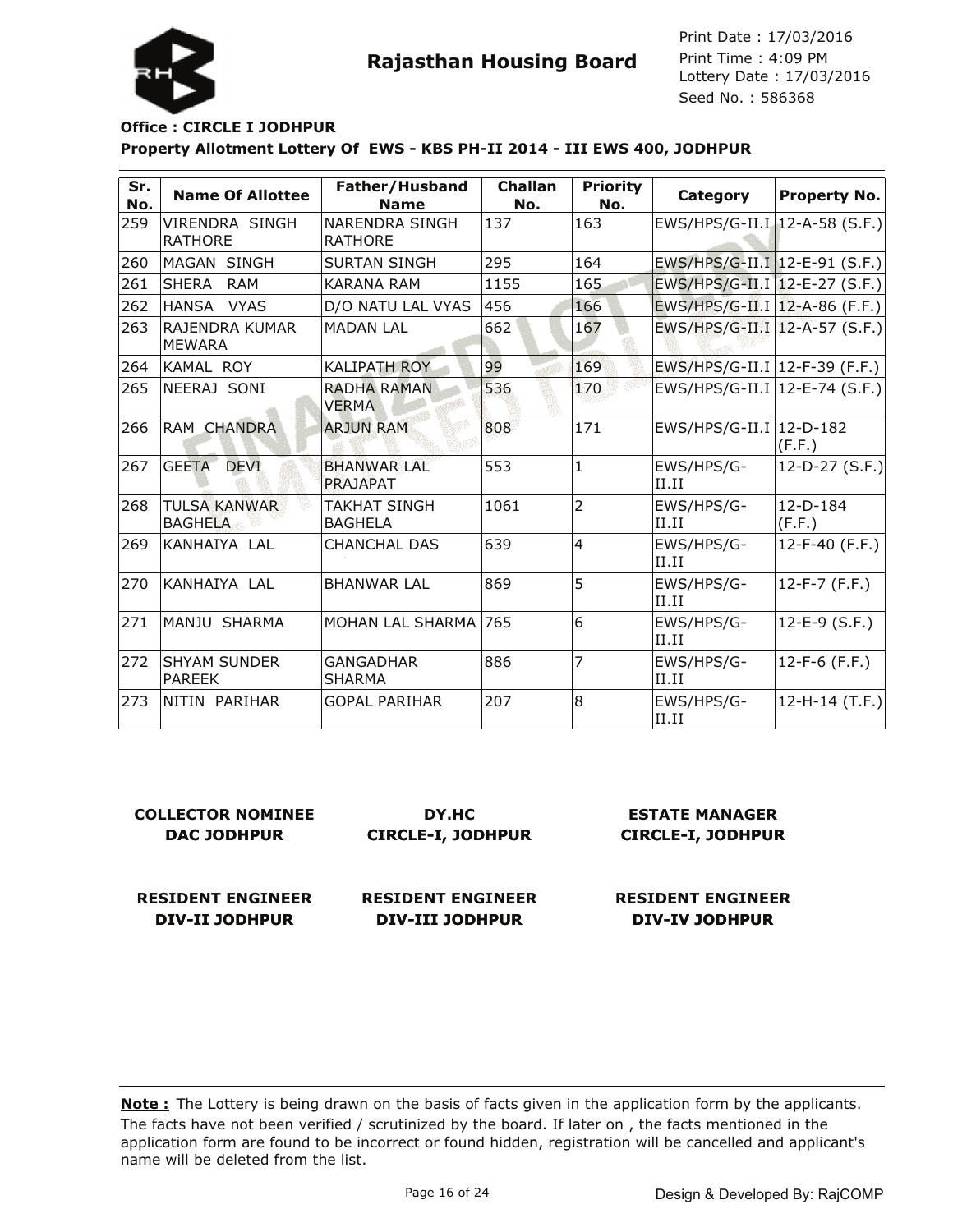

# **Rajasthan Housing Board**

Lottery Date : 17/03/2016 Seed No. : 586368 Print Date : 17/03/2016 Print Time : 4:09 PM

### **Property Allotment Lottery Of EWS - KBS PH-II 2014 - III EWS 400, JODHPUR Office : CIRCLE I JODHPUR**

| Sr.<br>No. | <b>Name Of Allottee</b>            | Father/Husband<br><b>Name</b>         | <b>Challan</b><br>No. | <b>Priority</b><br>No. | Category             | <b>Property No.</b>      |
|------------|------------------------------------|---------------------------------------|-----------------------|------------------------|----------------------|--------------------------|
| 274        | RACHNA SHARMA                      | <b>APURV SHARMA</b>                   | 1426                  | 11                     | EWS/HPS/G-<br>II.II  | $12 - A - 5$ (F.F.)      |
| 275        | <b>IMRAN KHAN</b>                  | <b>ABDUL RAJJAK</b>                   | 911                   | 12                     | EWS/HPS/G-<br>II.II  | $12 - K - 142$<br>(T.F.) |
| 276        | JYOTSNA SINGH                      | <b>GOPAL SINGH</b>                    | 928                   | 13                     | EWS/HPS/G-<br>II.II  | $12-F-36$ (G.F)          |
| 277        | INSAF ALI                          | <b>GULAB KHA</b>                      | 710                   | 14                     | EWS/HPS/G-<br>11. HL | $12-F-19$ (G.F)          |
| 278        | NARENDRA SINGH<br><b>RATHORE</b>   | <b>ROOP SINGH</b><br><b>RATHORE</b>   | 138                   | 15                     | EWS/HPS/G-<br>II.II  | $12-E-25$ (S.F.)         |
| 279        | FATEH CHAND<br>YADAV               | <b>SULTAN RAM YADAV</b>               | 1444                  | 16                     | EWS/HPS/G-<br>II.II  | $12-F-23$ (F.F.)         |
| 280        | <b>SHANTI MATHUR</b>               | <b>SHAMBHU CHAND</b><br><b>MATHUR</b> | 1010                  | 17                     | EWS/HPS/G-<br>II.II  | $12-A-8$ (F.F.)          |
| 281        | YASMIN<br><b>KOHRI</b>             | MEHBOOB ALI                           | 1423                  | 19                     | EWS/HPS/G-<br>II.II  | $12-A-23$ (F.F.)         |
| 282        | URMILA SONI                        | <b>NATWAR LAL</b>                     | 1357                  | 20                     | EWS/HPS/G-<br>II.II  | $12-A-34$ (G.F)          |
| 283        | KAVITA PANWAR                      | <b>PURSHOTAM</b>                      | 211                   | 1                      | EWS/HPS/G-IV         | 12-E-79 (T.F.)           |
| 284        | RIKESH KUMAR                       | <b>SURJA RAM</b>                      | 1307                  | $\overline{2}$         | EWS/HPS/G-IV         | 12-D-204<br>(S.F.)       |
| 285        | <b>HEMALATA</b><br><b>HEMALATA</b> | <b>SHIV LAL</b>                       | 1330                  | 3                      | EWS/HPS/G-IV         | $12-E-42$ (S.F.)         |
| 286        | RAJESH KUMAR                       | <b>BADAN SINGH</b>                    | 457                   | 4                      | EWS/HPS/G-IV         | 12-A-37 (F.F.)           |
| 287        | DEVENDRA RAWAL                     | <b>BHARMAL RAM</b><br><b>RAWAL</b>    | 1192                  | 5                      | EWS/HPS/G-IV         | 12-A-50 (G.F)            |

| <b>COLLECTOR NOMINEE</b> | DY.HC                    | <b>ESTATE MANAGER</b>    |
|--------------------------|--------------------------|--------------------------|
| <b>DAC JODHPUR</b>       | <b>CIRCLE-I, JODHPUR</b> | <b>CIRCLE-I, JODHPUR</b> |
| <b>RESIDENT ENGINEER</b> | <b>RESIDENT ENGINEER</b> | <b>RESIDENT ENGINEER</b> |

**DIV-III JODHPUR**

The facts have not been verified / scrutinized by the board. If later on , the facts mentioned in the application form are found to be incorrect or found hidden, registration will be cancelled and applicant's name will be deleted from the list. **Note :** The Lottery is being drawn on the basis of facts given in the application form by the applicants.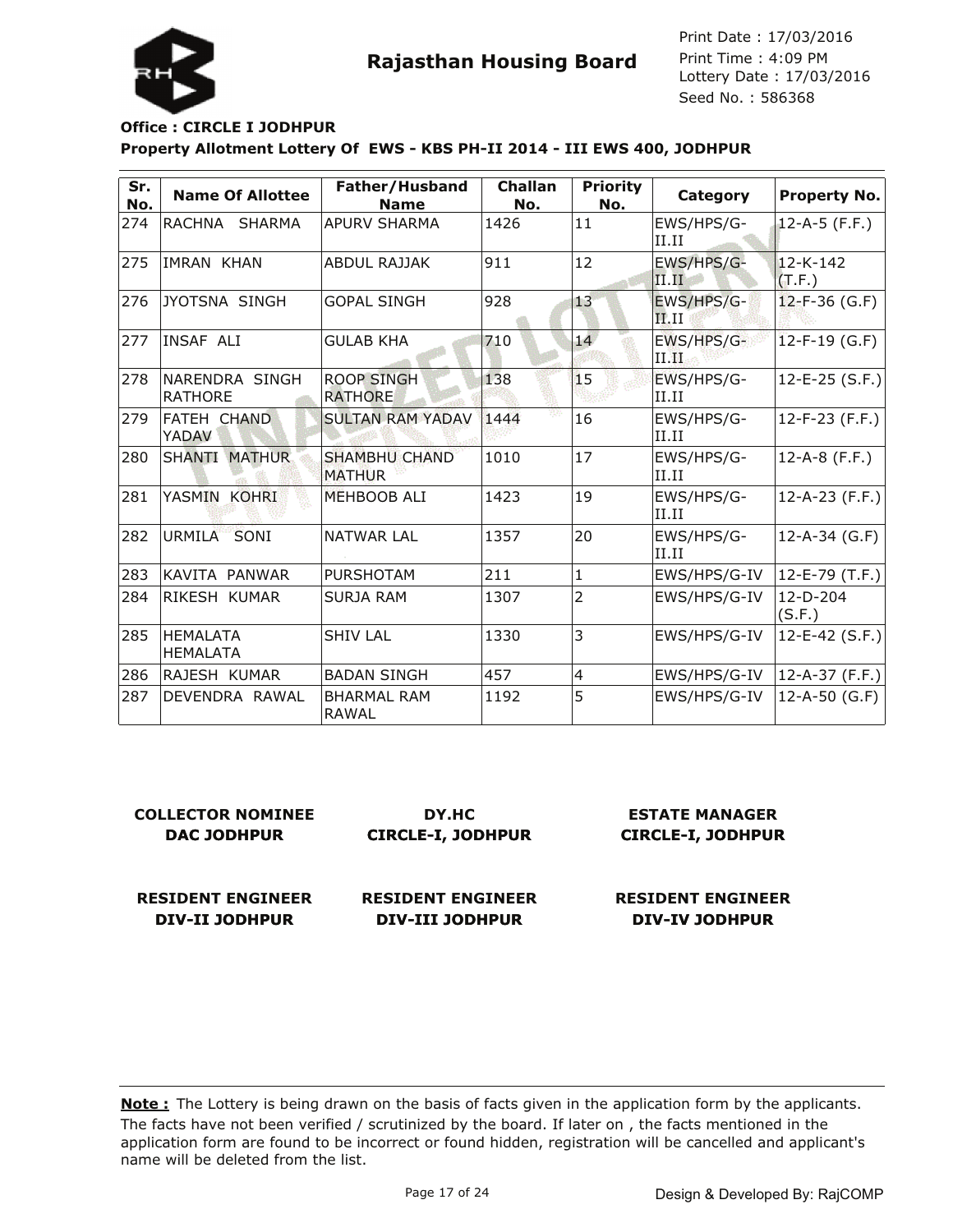

Lottery Date : 17/03/2016 Seed No. : 586368 Print Date : 17/03/2016 Print Time : 4:09 PM

### **Property Allotment Lottery Of EWS - KBS PH-II 2014 - III EWS 400, JODHPUR Office : CIRCLE I JODHPUR**

| Sr.<br>No. | <b>Name Of Allottee</b>               | Father/Husband<br><b>Name</b>        | <b>Challan</b><br>No. | <b>Priority</b><br>No. | Category     | <b>Property No.</b>      |
|------------|---------------------------------------|--------------------------------------|-----------------------|------------------------|--------------|--------------------------|
| 288        | ASHA SHAKYA                           | <b>DEEPAK SHAKYA</b>                 | 330                   | 8                      | EWS/HPS/G-IV | 12-K-134<br>(F.F.)       |
| 289        | REKHA DHOBI                           | IASHOK KUMAR                         | 1033                  | 9                      | EWS/HPS/G-IV | $12 - D - 168$<br>(F.F.) |
| 290        | CHAWALI DEVI                          | <b>GOPAL RAM</b>                     | 1425                  | 10                     | EWS/HPS/G-IV | $12 - A - 70$ (F.F.)     |
| 291        | MODA LAL                              | <b>BEEJA RAM</b>                     | 47                    | 11                     | EWS/HPS/G-IV | $12 - K - 132$<br>(G.F)  |
| 292        | DUDA RAM                              | <b>NARAYAN RAM</b><br><b>MEGHWAL</b> | 1193                  | 13                     | EWS/HPS/G-IV | $12 - E - 40$ (F.F.)     |
| 293        | <b>SUKHA</b><br><b>DEVI</b>           | <b>CHAMPA LAL</b>                    | 850                   | 14                     | EWS/HPS/G-IV | 12-E-41 (S.F.)           |
| 294        | <b>BHAWANI</b><br><b>RAWAL</b>        | <b>BHARMAL RAM</b><br><b>RAWAL</b>   | 1255                  | 15                     | EWS/HPS/G-IV | $12-D-2$ (G.F)           |
| 295        | <b>MUKESH BHATI</b>                   | <b>JAGDISH</b>                       | 1265                  | 17                     | EWS/HPS/G-IV | 12-K-130<br>(G.F)        |
| 296        | SATYA NARAYAN<br><b>PANWAR</b>        | <b>PALU RAM</b>                      | 1433                  | 19                     | EWS/HPS/G-IV | $12-H-6$ (F.F.)          |
| 297        | MUKESH<br><b>KUMAR</b>                | <b>PURA RAM</b>                      | 1159                  | 20                     | EWS/HPS/G-IV | 12-E-55 (F.F.)           |
| 298        | <b>DIPTY</b><br><b>SHAKYA</b>         | KAPIL SHAKYA                         | 749                   | 21                     | EWS/HPS/G-IV | $12-E-23$ (F.F.)         |
| 299        | ANIL KUMAR                            | <b>DHANRAJ</b>                       | 79                    | 22                     | EWS/HPS/G-IV | $12-A-47$ (T.F.)         |
| 300        | <b>JUNAGAL</b><br><b>MADHAV</b>       | KHAMMU RAM                           | 286                   | 23                     | EWS/HPS/G-IV | 12-D-202<br>(S.F.)       |
| 301        | ASHOK KUMAR<br>KUMAR                  | TULSA RAM                            | 1260                  | 24                     | EWS/HPS/G-IV | $12-A-6$ (F.F.)          |
| 302        | <b>DHARMENDRA</b><br>PRABHAKAR AMBESH | PURANMAL AMBESH                      | 518                   | 25                     | EWS/HPS/G-IV | $12 - E - 39$ (F.F.)     |
| 303        | RAJ RANI                              | <b>SONI RAM</b>                      | 140                   | 26                     | EWS/HPS/G-IV | $12 - D - 181$<br>(F.F.) |

| <b>COLLECTOR NOMINEE</b> |            |
|--------------------------|------------|
| <b>DAC JODHPUR</b>       | <b>CIR</b> |

**DY.HC CIRCLE-I, JODHPUR**

#### **ESTATE MANAGER CIRCLE-I, JODHPUR**

**RESIDENT ENGINEER DIV-II JODHPUR**

**RESIDENT ENGINEER DIV-III JODHPUR**

**RESIDENT ENGINEER DIV-IV JODHPUR**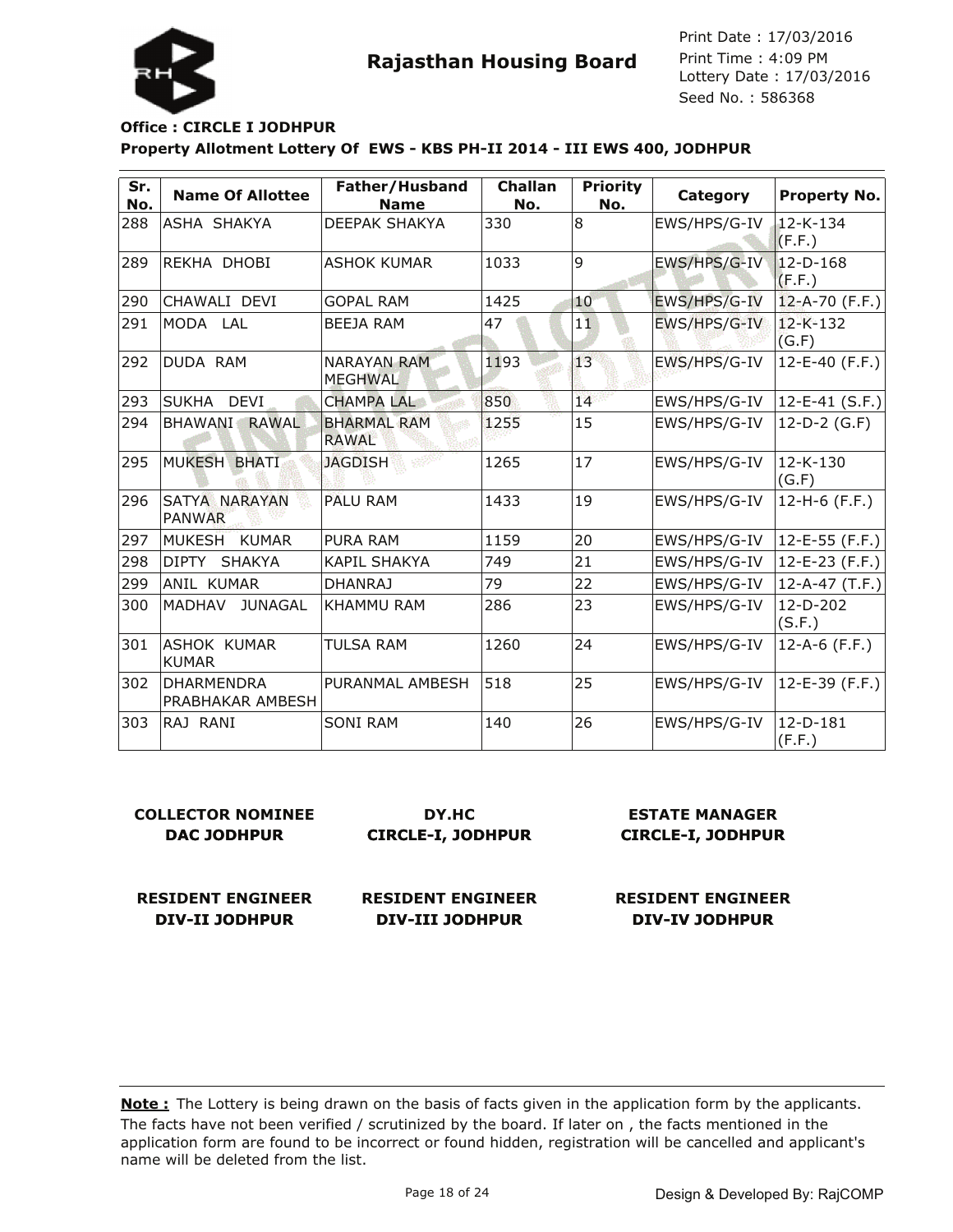

#### **Property Allotment Lottery Of EWS - KBS PH-II 2014 - III EWS 400, JODHPUR Office : CIRCLE I JODHPUR**

| Sr.<br>No. | <b>Name Of Allottee</b>         | Father/Husband<br><b>Name</b>         | Challan<br>No. | <b>Priority</b><br>No. | Category     | <b>Property No.</b>    |
|------------|---------------------------------|---------------------------------------|----------------|------------------------|--------------|------------------------|
| 304        | IAMIT PANWAR                    | <b>BHAGWAN DAS</b><br><b>PANWAR</b>   | 568            | 27                     | EWS/HPS/G-IV | $12 - E - 90$ (S.F.)   |
| 305        | SAMPAT SARGARA                  | <b>TIKAM RAM</b>                      | 194            | 30                     | EWS/HPS/G-IV | $12-E-32$ (T.F.)       |
| 306        | SANTOSH DEVI                    | <b>RAM PAL</b>                        | 1427           | 32                     | EWS/HPS/G-IV | $12-F-46$ (T.F.)       |
| 307        | MUKESH VERMA                    | NARAYAN LAL VERMA 48                  |                | 33                     | EWS/HPS/G-IV | $12-D-35$ (G.F)        |
| 308        | LALIT<br>KHINCHI                | <b>DURGA DAS</b><br><b>KHINCHI</b>    | 224            | 34                     | EWS/HPS/G-IV | $12-D-4$ (G.F)         |
| 309        | <b>SUMER RAM</b>                | MANGILAL                              | 774            | 35                     | EWS/HPS/G-IV | $ 12 - A - 59(S.F.) $  |
| 310        | <b>BAIRWA</b><br><b>KAMLESH</b> | <b>BABLEE RAM</b><br><b>BAIRWA</b>    | 1349           | 36                     | EWS/HPS/G-IV | 12-F-13 (T.F.)         |
| 311        | MAFAT .<br>LAL                  | <b>LAXMAN RAM</b>                     | 789            | 37                     | EWS/HPS/G-IV | 12-D-55 (F.F.)         |
| 312        | PANKAJ VERMA                    | <b>GULAB CHAND</b>                    | 1190           | 39                     | EWS/HPS/G-IV | $ 12 - A - 74 (S.F.) $ |
| 313        | BABLEE RAM BAIRWA MEENDA RAM    | <b>BAIRWA</b>                         | 1394           | 40                     | EWS/HPS/G-IV | 12-A-54 (F.F.)         |
| 314        | SATYA PRAKASH                   | <b>RADHESHYAM</b><br><b>MEHRA</b>     | 28             | 41                     | EWS/HPS/G-IV | $ 12 - A - 42 (S.F.) $ |
| 315        | JAYANTI<br><b>LAL</b>           | <b>AMARA RAM</b>                      | 842            | 42                     | EWS/HPS/G-IV | 12-D-5 (F.F.)          |
| 316        | SUNITA NIMESH                   | M K NIMESH                            | 561            | 45                     | EWS/HPS/G-IV | 12-D-224<br>(T.F.)     |
| 317        | KAILASH<br>NAGORA               | <b>BHIYAN RAM</b>                     | 900            | 47                     | EWS/HPS/G-IV | 12-E-82 (G.F)          |
| 318        | OM PARKASH                      | <b>MADAN LAL</b>                      | 490            | 48                     | EWS/HPS/G-IV | 12-E-80 (T.F.)         |
| 319        | <b>KISHAN LAL BALAI</b>         | <b>GUMANA RAM</b>                     | 1421           | 49                     | EWS/HPS/G-IV | $12-D-172$<br>(S.F.)   |
| 320        | IGANPAT MEGHWAL                 | <b>MOHAN RAM</b>                      | 1280           | 50                     | EWS/HPS/G-IV | 12-A-22 (F.F.)         |
| 321        | <b>BHAVESH JANSARI</b>          | <b>KANHAIYA LAL</b><br><b>JANSARI</b> | 1272           | 51                     | EWS/HPS/G-IV | 12-D-217<br>(S.F.)     |

| COLLECTOR NOMINEE  | DY.HC                    | <b>ESTATE MANAGER</b>    |
|--------------------|--------------------------|--------------------------|
| <b>DAC JODHPUR</b> | <b>CIRCLE-I, JODHPUR</b> | <b>CIRCLE-I, JODHPUR</b> |
|                    |                          |                          |

**RESIDENT ENGINEER DIV-II JODHPUR**

**RESIDENT ENGINEER DIV-III JODHPUR**

**RESIDENT ENGINEER**

**DIV-IV JODHPUR**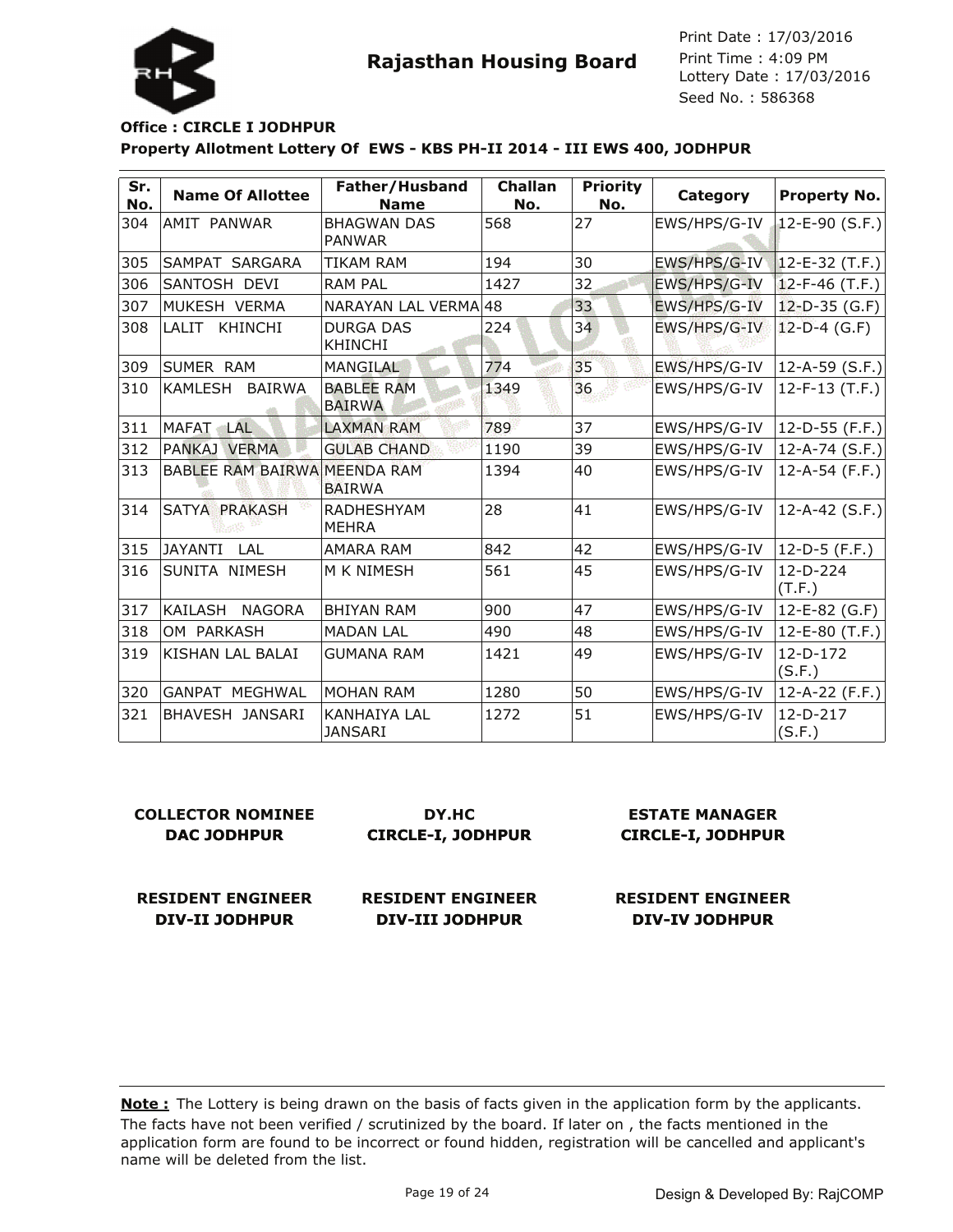

### **Property Allotment Lottery Of EWS - KBS PH-II 2014 - III EWS 400, JODHPUR Office : CIRCLE I JODHPUR**

| Sr.<br>No. | <b>Name Of Allottee</b>                 | Father/Husband<br><b>Name</b>        | Challan<br>No. | <b>Priority</b><br>No. | Category     | <b>Property No.</b>      |
|------------|-----------------------------------------|--------------------------------------|----------------|------------------------|--------------|--------------------------|
| 322        | <b>PRADEEP KUMAR</b><br><b>JATOLIYA</b> | <b>BABULAL JATOLIYA</b>              | 522            | 52                     | EWS/HPS/G-IV | $12 - K - 137$<br>(S.F.) |
| 323        | UMA SHANKAR                             | <b>RAGHUVEER</b>                     | 1069           | 54                     | EWS/HPS/G-IV | $12-D-36$ (G.F)          |
| 324        | <b>MAHENDRA</b><br><b>KUMAR</b>         | <b>DEVI LAL</b>                      | 505            | 56                     | EWS/HPS/G-IV | $12-E-71$ (F.F.)         |
| 325        | CHENA RAM                               | <b>KAPURA RAM</b>                    | 799            | 57                     | EWS/HPS/G-IV | $12 - E - 73$ (S.F.)     |
| 326        | <b>BHARAT KADELA</b>                    | OM PRAKASH<br><b>KADELA</b>          | 55             | 58                     | EWS/HPS/G-IV | $12-D-50$ (G.F)          |
| 327        | RINKI SHAKYA                            | RITESH SHAKYA                        | 784            | 59                     | EWS/HPS/G-IV | $12-D-176$<br>(T.F.)     |
| 328        | PRAKASH CHAND                           | <b>KAILASH CHAND</b><br><b>REGAR</b> | 50             | 60                     | EWS/HPS/G-IV | $12 - E - 66$ (G.F)      |
| 329        | <b>ASHOK KUMAR</b>                      | <b>SHIVRAM</b>                       | 1040           | 62                     | EWS/HPS/G-IV | 12-K-140<br>(S.F.)       |
| 330        | MANJU DEVI                              | <b>RAM SWROOP</b>                    | 377            | 63                     | EWS/HPS/G-IV | $12-D-199$<br>(F.F.)     |
| 331        | MAMTA POOCHHAL                          | W/O PRAKASH AGRI                     | 1308           | 64                     | EWS/HPS/G-IV | $12-E-28(S.F.)$          |
| 332        | KUYA RAM                                | MAGA RAM                             | 796            | 65                     | EWS/HPS/G-IV | $12-A-4$ (G.F)           |
| 333        | VINOD DEVI                              | <b>JAGDISH RAM</b>                   | 80             | 69                     | EWS/HPS/G-IV | $ 12 - E - 92 (S.F.) $   |
| 334        | <b>BABU LAL</b>                         | <b>PUNA RAM</b>                      | 1088           | 70                     | EWS/HPS/G-IV | $ 12 - A - 76 (S.F.) $   |
| 335        | SITA DEVI                               | <b>MANAK RAM</b>                     | 1339           | 73                     | EWS/HPS/G-IV | $ 12 - A - 90 (S.F.) $   |
| 336        | RINKU CHOUHAN                           | <b>NARAYAN LAL</b><br><b>CHOUHAN</b> | 579            | 74                     | EWS/HPS/G-IV | 12-H-12 $(S.F.)$         |
| 337        | SURAJ NAYAL                             | RAMESH NAYAK                         | 793            | 75                     | EWS/HPS/G-IV | $12-F-16$ (T.F.)         |
| 338        | ICHANDA DEVI                            | RAJ KUMAR VERMA                      | 1428           | 76                     | EWS/HPS/G-IV | 12-K-141<br>(T.F.)       |
| 339        | NAND KISHORE                            | <b>KANARAM</b>                       | 83             | 78                     | EWS/HPS/G-IV | $12-D-9$ (S.F.)          |

| <b>COLLECTOR NOMINEE</b> | DY.HC                    |  |
|--------------------------|--------------------------|--|
| <b>DAC JODHPUR</b>       | <b>CIRCLE-I, JODHPUR</b> |  |
|                          |                          |  |
|                          |                          |  |

**RESIDENT ENGINEER DIV-II JODHPUR**

**RESIDENT ENGINEER DIV-III JODHPUR**

**ESTATE MANAGER CIRCLE-I, JODHPUR**

**RESIDENT ENGINEER DIV-IV JODHPUR**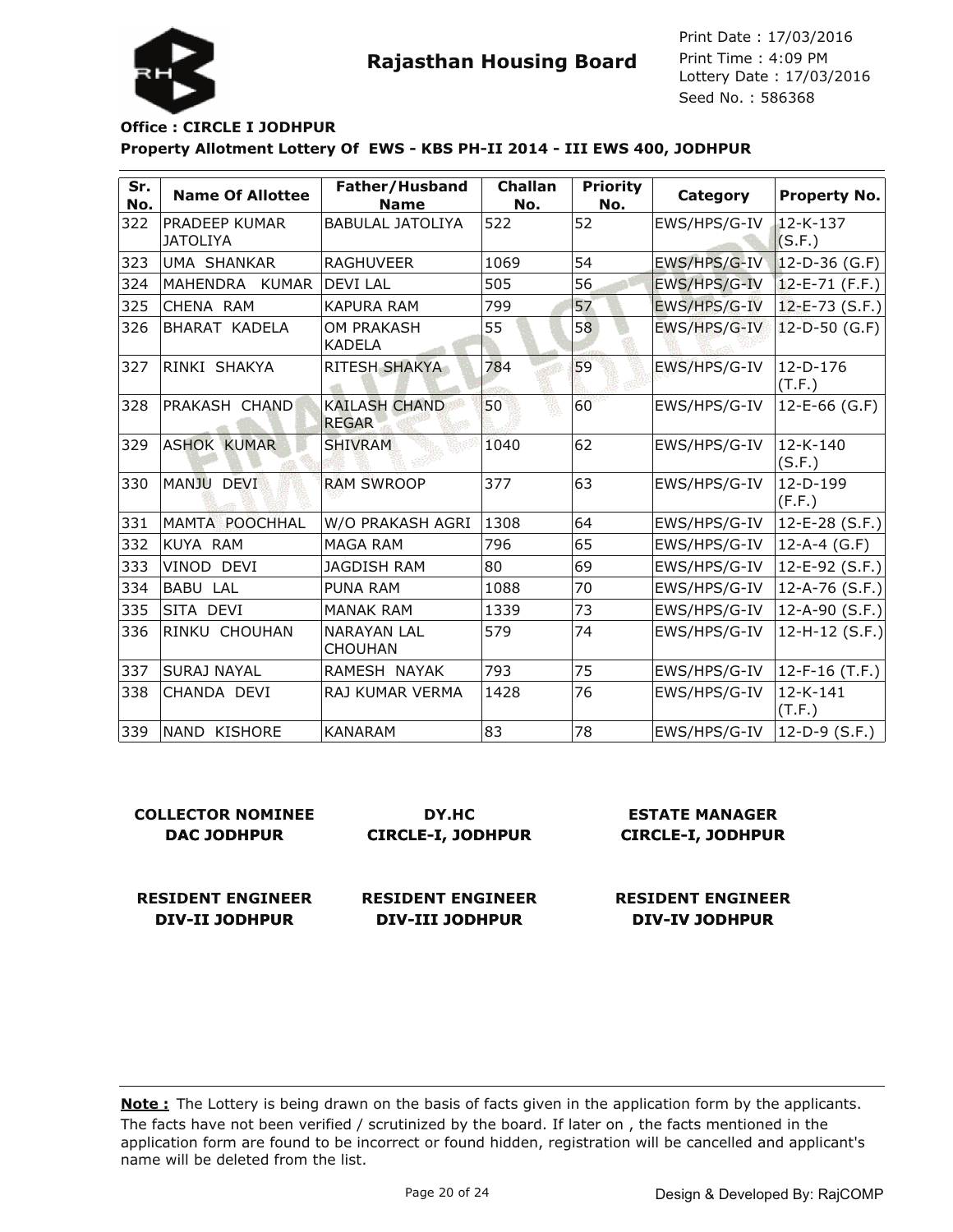

Lottery Date : 17/03/2016 Seed No. : 586368 Print Date : 17/03/2016 Print Time : 4:09 PM

### **Property Allotment Lottery Of EWS - KBS PH-II 2014 - III EWS 400, JODHPUR Office : CIRCLE I JODHPUR**

| Sr.<br>No. | <b>Name Of Allottee</b>          | Father/Husband<br><b>Name</b>        | <b>Challan</b><br>No. | <b>Priority</b><br>No. | Category            | Property No.        |
|------------|----------------------------------|--------------------------------------|-----------------------|------------------------|---------------------|---------------------|
| 340        | RADHESHYAM<br><b>GEHLOT</b>      | PUKHRAJ GEHLOT                       | 166                   | 1                      | EWS/HPS/G-<br>IX.I  | $12-D-196$<br>(G.F) |
| 341        | NAND LAL KANSARA  BANSHI LAL     | <b>KANSARA</b>                       | 170                   | 3                      | EWS/HPS/G-<br>IX.I  | 12-A-36 (G.F)       |
| 342        | GAJENDRA SINGH                   | LAL BHADUR                           | 45                    | $\overline{4}$         | EWS/HPS/G-<br>IX.I  | $12-F-34(G.F)$      |
| 343        | BHERA RAM                        | <b>LAKHA RAM</b>                     | 476                   | 5                      | EWS/HPS/G-<br>IX.1  | $12-E-2$ (G.F)      |
| 344        | SANJAY SINGH                     | <b>RAJENDRA SINGH</b>                | 1229                  | 6                      | EWS/HPS/G-<br>IX.I  | $12-D-193$<br>(G.F) |
| 345        | <b>SURESH KUMAR</b><br>MAIDASANI | <b>MURLIDHAR</b><br><b>MAIDASANI</b> | 1137                  | 7                      | EWS/HPS/G-<br>IX.I  | $12-D-194$<br>(G.F) |
| 346        | SANTOSH SHARMA                   | <b>LATE PRAVIN</b><br><b>SHARMA</b>  | 175                   | l8                     | EWS/HPS/G-<br>IX.I  | $12-F-3(G.F)$       |
| 347        | <b>KALU RAM MEENA</b>            | PRABHATI LAL<br><b>MEENA</b>         | 860                   | 9                      | EWS/HPS/G-<br>IX.I  | $12 - E - 4$ (G.F)  |
| 348        | NISHA UJWAL                      | <b>KISHORE KUMAR</b><br><b>UJWAL</b> | 720                   | $\mathbf{1}$           | EWS/HPS/G-<br>IX.II | $12-D-177$<br>(G.F) |
| 349        | BHAGIRATH SAIN                   | PUKHRAJ SAIN                         | 753                   | 2                      | EWS/HPS/G-<br>IX.II | $12-D-209$<br>(G.F) |
| 350        | CHOKHA RAM                       | <b>KOJA RAM</b>                      | 442                   | 3                      | EWS/HPS/G-<br>IX.II | $12-D-51$ (G.F)     |
| 351        | <b>BHAGAVANA RAM</b>             | <b>MYAJAL RAM</b>                    | 1288                  | $\overline{4}$         | EWS/HPS/G-V         | 12-D-205<br>(T.F.)  |
| 352        | NARESH BHEEL                     | <b>RAM CHANDRA</b>                   | 221                   | 5                      | EWS/HPS/G-V         | $12 - E - 52$ (G.F) |
| 353        | CHOUKHA RAM                      | <b>SHANKRA RAM</b>                   | 1213                  | 6                      | EWS/HPS/G-V         | $ 12-A-44(S.F.) $   |
| 354        | KAVITA MEENA                     | RAM KHILONA                          | 1301                  | 7                      | EWS/HPS/G-V         | $12-D-56$ (F.F.)    |

| <b>COLLECTOR NOMINEE</b> | DY.HC                    | <b>ESTATE MANAGER</b>    |  |
|--------------------------|--------------------------|--------------------------|--|
| <b>DAC JODHPUR</b>       | <b>CIRCLE-I, JODHPUR</b> | <b>CIRCLE-I, JODHPUR</b> |  |
| <b>RESIDENT ENGINEER</b> | <b>RESIDENT ENGINEER</b> | <b>RESIDENT ENGINEER</b> |  |
| <b>DIV-II JODHPUR</b>    | <b>DIV-III JODHPUR</b>   | <b>DIV-IV JODHPUR</b>    |  |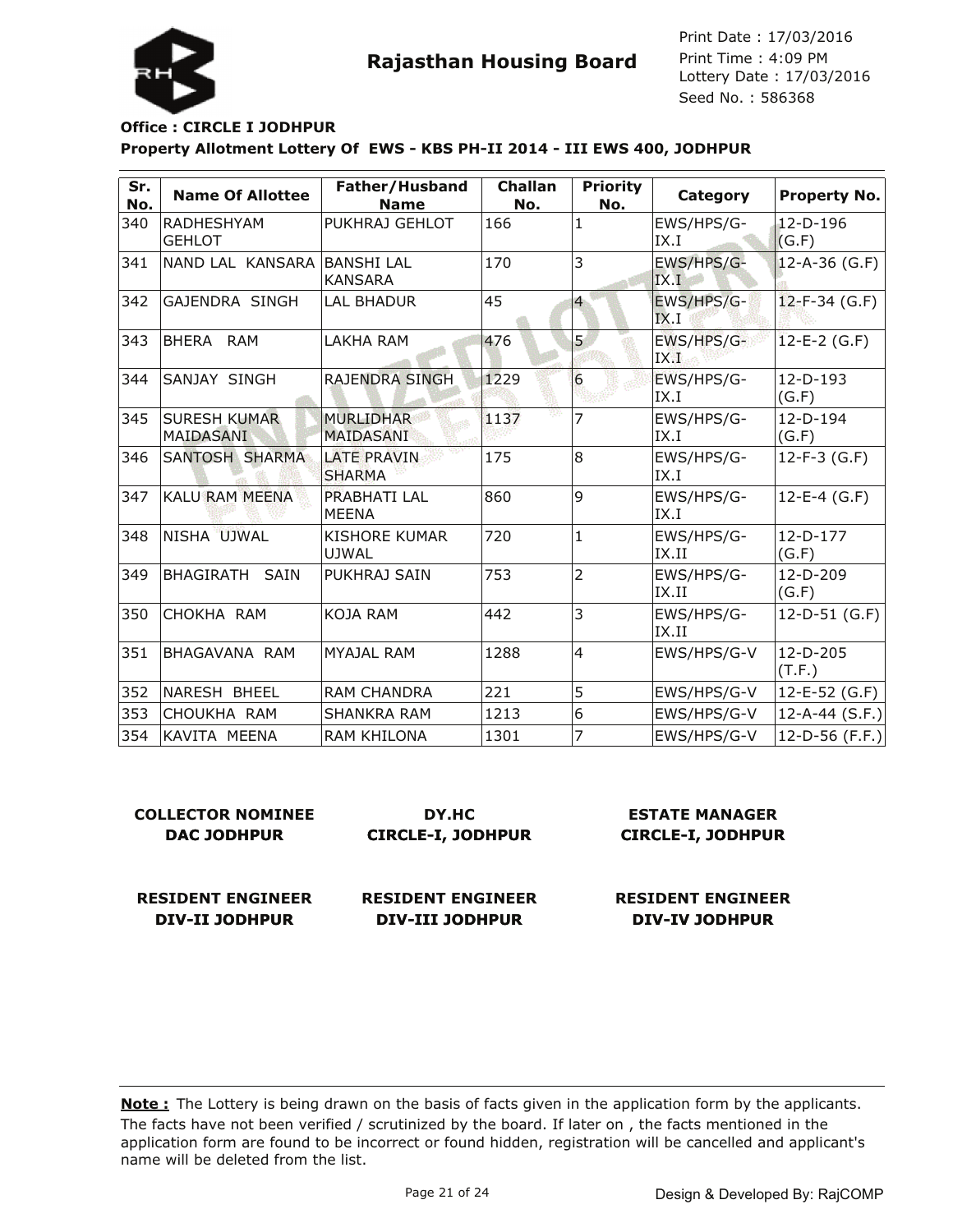

Lottery Date : 17/03/2016 Seed No. : 586368 Print Date : 17/03/2016 Print Time : 4:09 PM

#### **Property Allotment Lottery Of EWS - KBS PH-II 2014 - III EWS 400, JODHPUR Office : CIRCLE I JODHPUR**

| Sr.<br>No. | <b>Name Of Allottee</b>               | Father/Husband<br><b>Name</b>       | <b>Challan</b><br>No. | <b>Priority</b><br>No. | Category    | Property No.          |
|------------|---------------------------------------|-------------------------------------|-----------------------|------------------------|-------------|-----------------------|
| 355        | <b>VIKRAM BHIL</b>                    | <b>SUKHA RAM BHIL</b>               | 674                   | 9                      | EWS/HPS/G-V | 12-D-23 $(F.F.)$      |
| 356        | HEMRAJ MEENA                          | <b>KANA RAM MEENA</b>               | 768                   | 10                     | EWS/HPS/G-V | $ 12 - A - 46$ (T.F.) |
| 357        | <b>JITENDRA KUMAR</b><br><b>MEENA</b> | MISHRA LAL MEENA                    | 746                   | 11                     | EWS/HPS/G-V | $ 12-D-62$ (T.F.)     |
| 358        | RAMU RAM                              | <b>KHETA RAM</b>                    | 1293                  | 12                     | EWS/HPS/G-V | $12-F-29$ (T.F.)      |
| 359        | SONU BHEEL                            | <b>RAKESH KUMAR</b><br><b>BHEEL</b> | 226                   | 19                     | EWS/HPS/G-V | $12-E-6$ (F.F.)       |
| 360        | SURJIT KAUR                           | <b>JAGDISH SINGH</b>                | 731                   | 22                     | EWS/HPS/G-V | $12-F-43$ (S.F.)      |
| 361        | <b>KISHAN</b><br>LAL                  | <b>BHANWAR LAL</b>                  | 931                   | 23                     | EWS/HPS/G-V | $12-D-213$<br>(F.F.)  |
| 362        | MANJI LAL                             | <b>RANCHHA RAM</b>                  | 713                   | 25                     | EWS/HPS/G-V | $12-A-41$ (S.F.)      |
| 363        | <b>JAGDISH</b>                        | MAJIRANA KHEEMA RAM                 | 361                   | 28                     | EWS/HPS/G-V | 12-F-47 (T.F.)        |
| 364        | PRAHLAD RAM                           | <b>DHOKALA RAM</b>                  | 658                   | 29                     | EWS/HPS/G-V | $12-H-5$ (F.F.)       |
| 365        | <b>JAGDISH</b>                        | <b>KASAM</b>                        | 649                   | 31                     | EWS/HPS/G-V | 12-D-222<br>(T.F.)    |
| 366        | ARJUN<br><b>RAM</b>                   | <b>MANGALA RAM</b>                  | 1223                  | 33                     | EWS/HPS/G-V | $12 - E - 49$ (G.F)   |
| 367        | MUKESH<br><b>KUMAR</b>                | <b>ISMAL RAM</b>                    | 1389                  | 37                     | EWS/HPS/G-V | $12-H-1$ (G.F)        |
| 368        | JHAMI                                 | <b>HEMAND KUMAR</b>                 | 507                   | 38                     | EWS/HPS/G-V | 12-E-77 (T.F.)        |
| 369        | ATMA RAM                              | <b>GEMARA RAM</b>                   | 508                   | 40                     | EWS/HPS/G-V | $12 - E - 14$ (T.F.)  |
| 370        | KAMLA RAM                             | <b>DALA RAM</b>                     | 1334                  | 41                     | EWS/HPS/G-V | 12-A-19 $(G.F)$       |
| 371        | THANA RAM                             | <b>NANG DAS</b>                     | 663                   | 46                     | EWS/HPS/G-V | 12-D-201<br>(S.F.)    |
| 372        | MANGALA RAM                           | <b>TILOKA RAM</b>                   | 1206                  | 47                     | EWS/HPS/G-V | $12-F-2(G.F)$         |
| 373        | LIKHAMA RAM                           | POONMA RAM                          | 1396                  | 48                     | EWS/HPS/G-V | 12-D-53 $(F.F.)$      |
| 374        | <b>NATHU</b>                          | <b>ARJUN RAM</b>                    | 1283                  | 50                     | EWS/HPS/G-V | 12-D-37 $(F.F.)$      |

| <b>COLLECTOR NOMINEE</b> | DY.HC                    | <b>ESTATE MANAGER</b>    |
|--------------------------|--------------------------|--------------------------|
| <b>DAC JODHPUR</b>       | <b>CIRCLE-I, JODHPUR</b> | <b>CIRCLE-I, JODHPUR</b> |
| <b>RESIDENT ENGINEER</b> | <b>RESIDENT ENGINEER</b> | <b>RESIDENT ENGINEER</b> |

**DIV-III JODHPUR**

The facts have not been verified / scrutinized by the board. If later on , the facts mentioned in the application form are found to be incorrect or found hidden, registration will be cancelled and applicant's name will be deleted from the list. **Note :** The Lottery is being drawn on the basis of facts given in the application form by the applicants.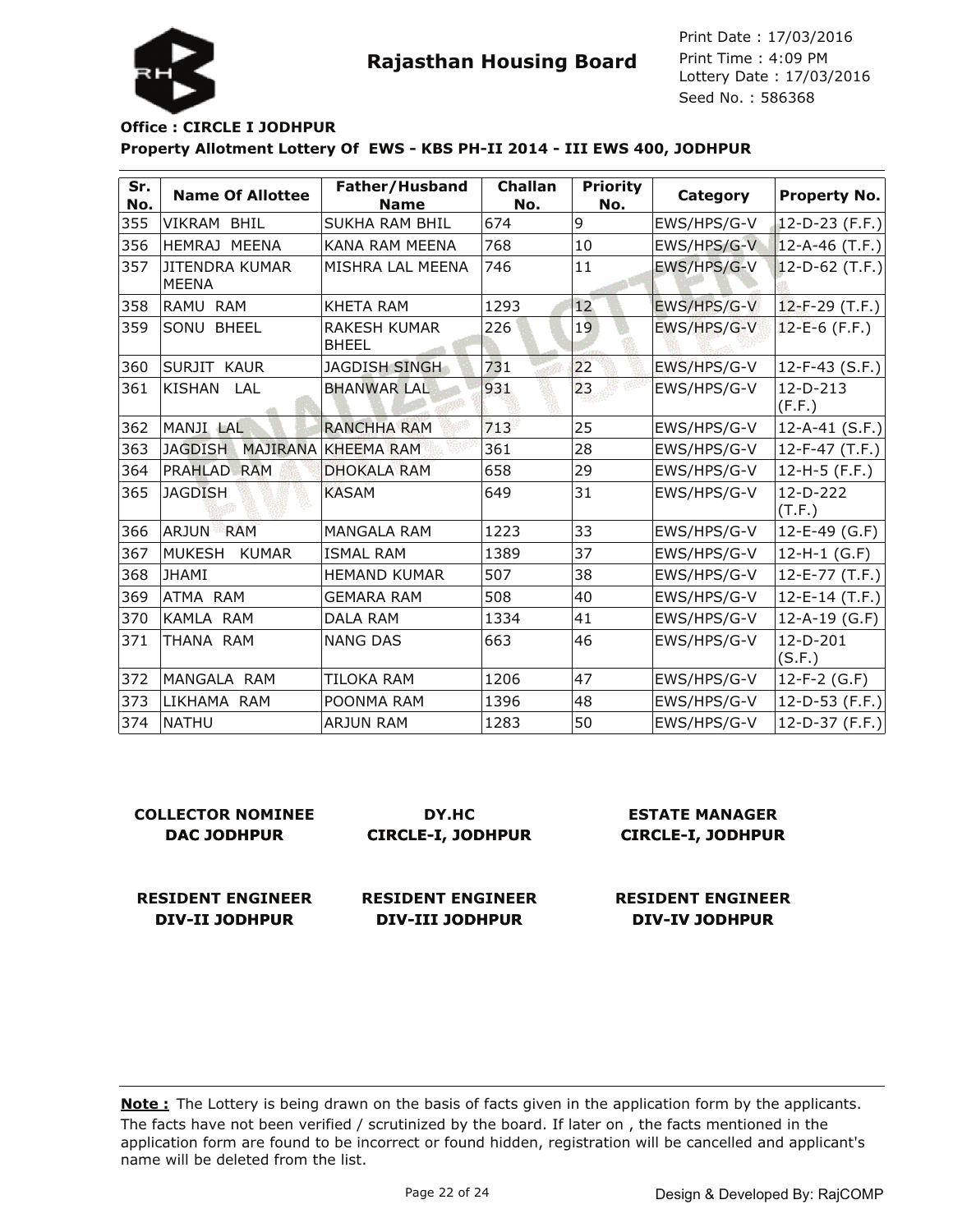

#### **Property Allotment Lottery Of EWS - KBS PH-II 2014 - III EWS 400, JODHPUR Office : CIRCLE I JODHPUR**

| Sr.<br>No. | <b>Name Of Allottee</b>                 | Father/Husband<br><b>Name</b>          | <b>Challan</b><br>No. | <b>Priority</b><br>No. | Category                        | <b>Property No.</b>    |
|------------|-----------------------------------------|----------------------------------------|-----------------------|------------------------|---------------------------------|------------------------|
| 375        | <b>GAMA RAM</b>                         | <b>CHENA RAM</b>                       | 801                   | 52                     | EWS/HPS/G-V                     | $ 12-H-16(T.F.) $      |
| 376        | MANA RAM                                | <b>BAKARAM</b>                         | 653                   | 53                     | EWS/HPS/G-V                     | $ 12 - A - 95 (T.F.) $ |
| 377        | DALPAT<br>RAM                           | TEHALARAM                              | 1108                  | 54                     | EWS/HPS/G-V                     | $ 12 - A - 25 (S.F.) $ |
| 378        | <b>RAMESH CHAND</b><br><b>MEENA</b>     | PRAHALAD MEENA                         | 328                   | 59                     | EWS/HPS/G-V                     | $12 - E - 47$ (T.F.)   |
| 379        | <b>DHARMENDRA</b><br><b>KUMAR MEENA</b> | MISHRA LAL MEENA 767                   |                       | 61                     | EWS/HPS/G-V                     | $12-F-9$ (S.F.)        |
| 380        | SHANTI DEVI                             | <b>KULDEEP SINGH</b>                   | 936                   | T                      | EWS/HPS/G-<br>VIII              | $12-E-61$ (T.F.)       |
| 381        | UGAMA RAM                               | <b>GORADHAN RAM</b>                    | 535                   | $\mathbf{1}^{\cdot}$   | EWS/ORS/G-I.I  12-F-45 (T.F.)   |                        |
| 382        | <b>RAMESH SINGH</b>                     | <b>KALYAN SINGH</b>                    | 1002                  | 1                      | EWS/ORS/G-I.II   12-E-62 (T.F.) |                        |
| 383        | PEMA RAM                                | <b>GORDHAN RAM</b>                     | 541                   | $\overline{2}$         | EWS/ORS/G-I.II   12-A-96 (T.F.) |                        |
| 384        | GAYATRI GAYATRI                         | <b>KAILASH</b>                         | 353                   | 1                      | EWS/ORS/G-II.I 12-F-15 (T.F.)   |                        |
| 385        | MANOJ KUMAR<br><b>WADHWA</b>            | <b>GOP KUMAR</b>                       | 1418                  | $\overline{4}$         | EWS/ORS/G-II.I 12-E-69 (F.F.)   |                        |
| 386        | RUKMA DEVI                              | <b>BHANWAR LAL</b>                     | 303                   | 5                      | EWS/ORS/G-II.I 12-F-25 (S.F.)   |                        |
| 387        | ASHOK PRAJAPAT                          | KANTI LAL PRAJAPAT                     | 1416                  | 6                      | EWS/ORS/G-II.I 12-E-48 (T.F.)   |                        |
| 388        | OM PRAKASH<br><b>SHARMA</b>             | <b>KISHORI LAL</b>                     | 297                   |                        | EWS/ORS/G-II.I 12-E-24 (F.F.)   |                        |
| 389        | RAKESH PUROHIT                          | <b>KAILASH CHAND</b><br><b>PUROHIT</b> | 994                   | 1                      | EWS/ORS/G-<br>II.II             | $12-D-162$<br>(G.F)    |
| 390        | ABDUL SATTAR<br><b>BAILIM</b>           | <b>SHRI MUSTAFA</b>                    | 64                    | 5                      | EWS/ORS/G-<br>II.II             | 12-H-10 (S.F.)         |
| 391        | ISHWAR<br><b>CHAND</b>                  | <b>ROOP CHAND</b>                      | 52                    | 6                      | EWS/ORS/G-<br>II.II             | $12-D-13$ (T.F.)       |
| 392        | IRAJ KUMAR                              | DARIYAB SINGH                          | 459                   | $\overline{2}$         | $EWS/ORS/G-IV$ 12-H-11 (S.F.)   |                        |

| COLLECTOR NOMINEE  | DY.HC                    |
|--------------------|--------------------------|
| <b>DAC JODHPUR</b> | <b>CIRCLE-I, JODHPUR</b> |
|                    |                          |

**ESTATE MANAGER CIRCLE-I, JODHPUR**

**RESIDENT ENGINEER DIV-II JODHPUR**

**RESIDENT ENGINEER DIV-III JODHPUR**

**RESIDENT ENGINEER DIV-IV JODHPUR**